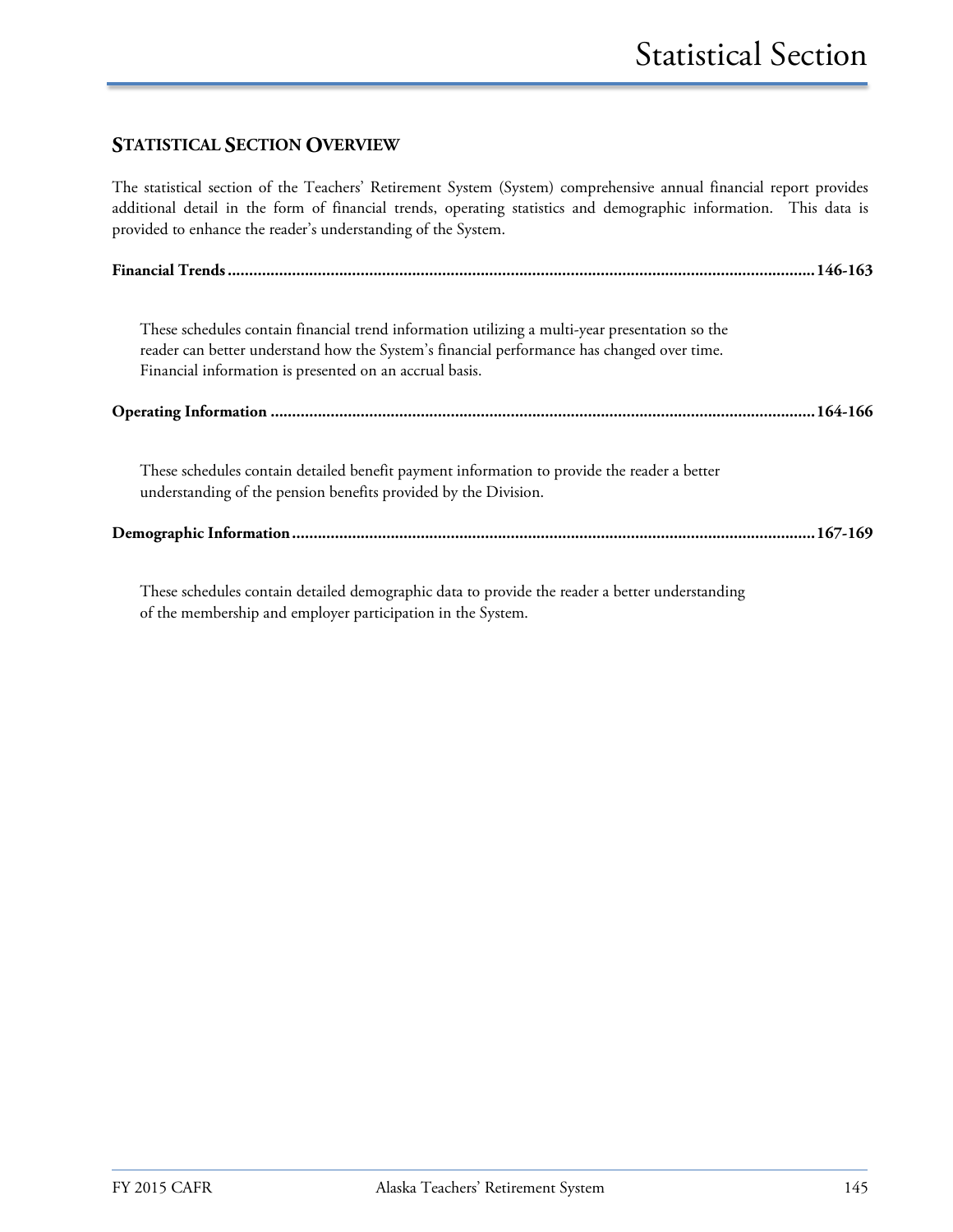| <b>Teachers' Retirement System</b><br><b>Defined Benefit Pension</b><br><b>Changes in Fiduciary Net Position</b><br>(In thousands) |                                                           |                  |                   |                                                                 |                                                         |  |
|------------------------------------------------------------------------------------------------------------------------------------|-----------------------------------------------------------|------------------|-------------------|-----------------------------------------------------------------|---------------------------------------------------------|--|
| <b>Year Ended</b><br>June 30                                                                                                       | <b>Fiduciary Net</b><br>Position,<br>Beginning<br>of Year | <b>Additions</b> | <b>Deductions</b> | Increase /<br>(Decrease)<br>in Fiduciary Net<br><b>Position</b> | <b>Fiduciary Net</b><br>Position,<br><b>End of Year</b> |  |
| 2006                                                                                                                               | \$4,026,995                                               | \$<br>652,648    | \$<br>379,672     | $\boldsymbol{\mathcal{S}}$<br>272,976                           | \$4,299,971                                             |  |
| 2007                                                                                                                               | 4,299,971                                                 | 989,840          | 396,697           | 593,143                                                         | 4,893,114                                               |  |
| 2008                                                                                                                               | 4,893,114                                                 | 57,423           | 1,399,739         | (1,342,316)                                                     | 3,550,798                                               |  |
| 2009                                                                                                                               | 3,550,798                                                 | (629, 058)       | 325,307           | (954, 365)                                                      | 2,596,433                                               |  |
| 2010                                                                                                                               | 2,596,433                                                 | 458,984          | 338,860           | 120,124                                                         | 2,716,557                                               |  |
| 2011                                                                                                                               | 2,716,557                                                 | 755,768          | 348,795           | 406,973                                                         | 3,123,530                                               |  |
| 2012                                                                                                                               | 3,123,530                                                 | 249,803          | 366,686           | (116, 883)                                                      | 3,006,647                                               |  |
| 2013                                                                                                                               | 3,006,647                                                 | 658,405          | 385,922           | 272,483                                                         | 3,279,130                                               |  |
| 2014                                                                                                                               | 3,279,130                                                 | 894,170          | 402,161           | 492,009                                                         | 3,771,139                                               |  |
| 2015                                                                                                                               | 3,771,139                                                 | 1,897,150        | 421,334           | 1,475,816                                                       | 5,246,955                                               |  |

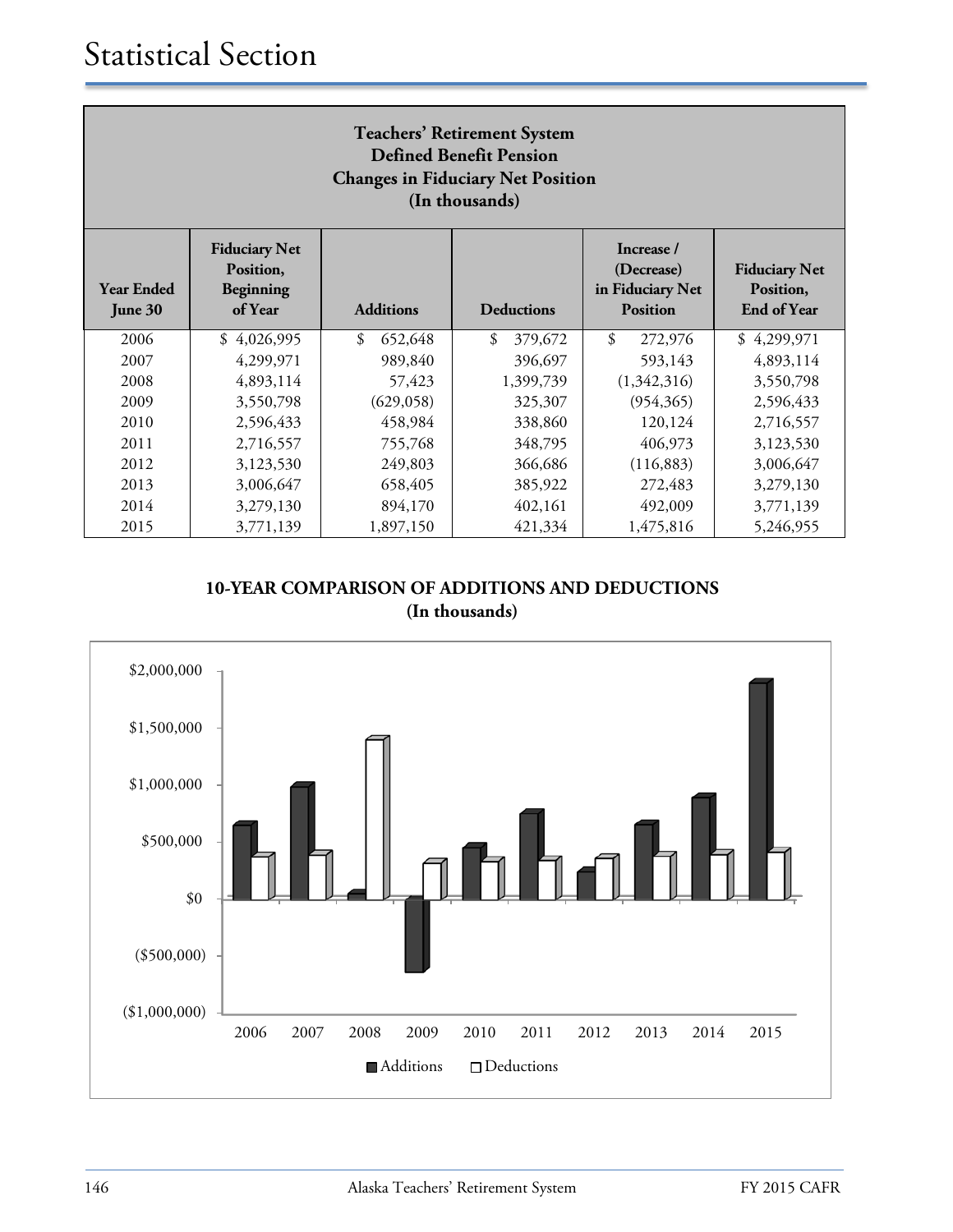| <b>Teachers' Retirement System</b><br>Defined Benefit Alaska Retiree Healthcare Trust<br><b>Changes in Fiduciary Net Position</b><br>(In thousands) |                                                           |                  |                   |                                                                 |                                                  |  |
|-----------------------------------------------------------------------------------------------------------------------------------------------------|-----------------------------------------------------------|------------------|-------------------|-----------------------------------------------------------------|--------------------------------------------------|--|
| <b>Year Ended</b><br>June 30                                                                                                                        | <b>Fiduciary Net</b><br>Position,<br>Beginning<br>of Year | <b>Additions</b> | <b>Deductions</b> | Increase /<br>(Decrease)<br>in Fiduciary Net<br><b>Position</b> | <b>Fiduciary Net</b><br>Position,<br>End of Year |  |
| 2008                                                                                                                                                | \$                                                        | \$1,283,865      | \$<br>30,292      | \$1,253,573                                                     | \$1,253,573                                      |  |
| 2009                                                                                                                                                | 1,253,573                                                 | (27, 157)        | 95,383            | (122, 540)                                                      | 1,131,033                                        |  |
| 2010                                                                                                                                                | 1,131,033                                                 | 300,736          | 124,133           | 176,603                                                         | 1,307,636                                        |  |
| 2011                                                                                                                                                | 1,307,636                                                 | 408,179          | 106,485           | 301,694                                                         | 1,609,330                                        |  |
| 2012                                                                                                                                                | 1,609,330                                                 | 137,594          | 113,883           | 23,711                                                          | 1,633,041                                        |  |
| 2013                                                                                                                                                | 1,633,041                                                 | 357,454          | 124,074           | 233,380                                                         | 1,866,421                                        |  |
| 2014                                                                                                                                                | 1,866,421                                                 | 502,833          | 121,119           | 381,714                                                         | 2,248,135                                        |  |
| 2015                                                                                                                                                | 2,248,135                                                 | 456,055          | 115,224           | 340,831                                                         | 2,588,966                                        |  |

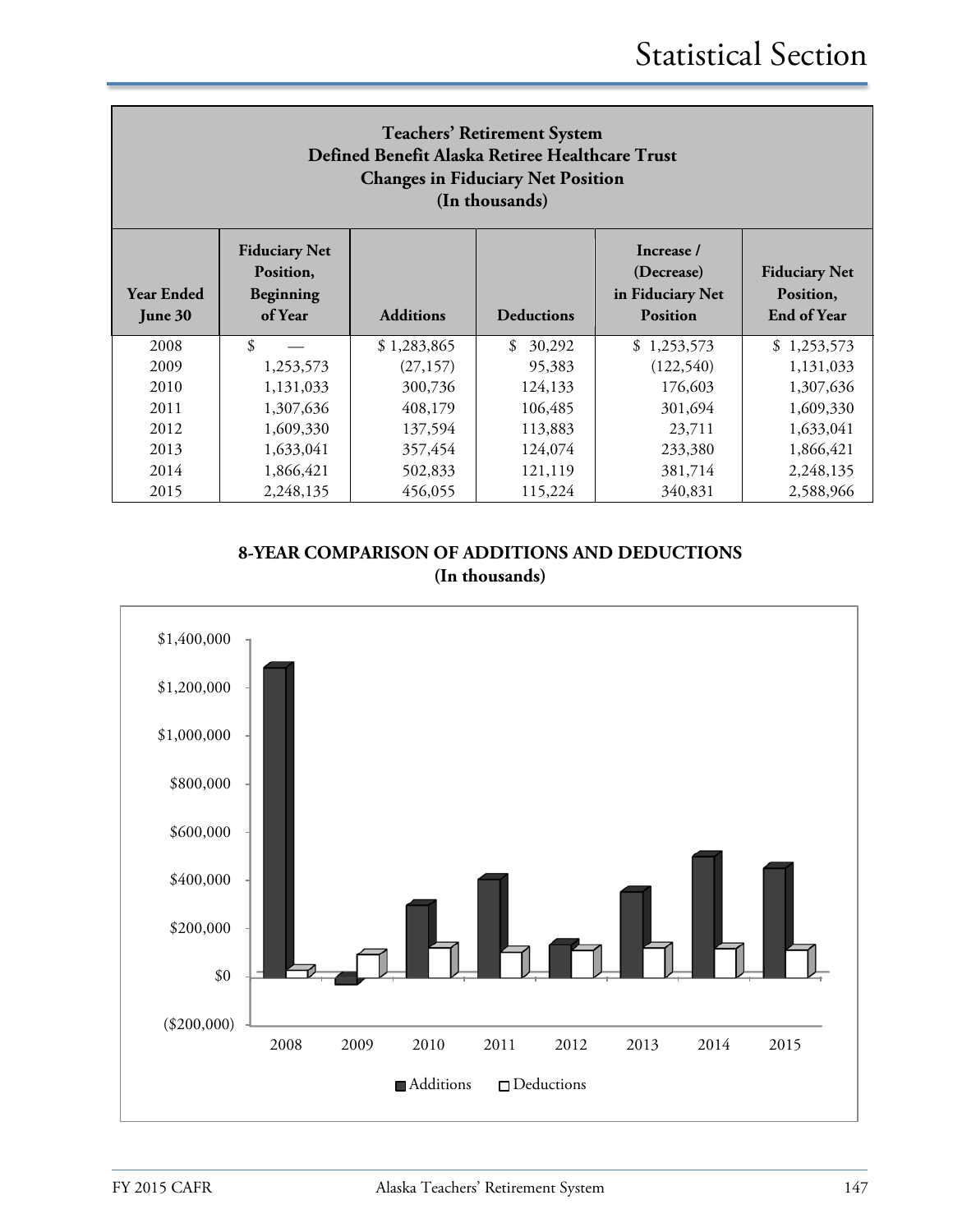| <b>Teachers' Retirement System</b><br>Defined Contribution Retirement Participant Directed<br><b>Changes in Fiduciary Net Position</b><br>(In thousands) |                                                           |                  |                   |                                                                        |                                                  |  |
|----------------------------------------------------------------------------------------------------------------------------------------------------------|-----------------------------------------------------------|------------------|-------------------|------------------------------------------------------------------------|--------------------------------------------------|--|
| <b>Year Ended</b><br>June 30                                                                                                                             | <b>Fiduciary Net</b><br>Position,<br>Beginning<br>of Year | <b>Additions</b> | <b>Deductions</b> | Increase /<br>(Decrease) in<br><b>Fiduciary Net</b><br><b>Position</b> | <b>Fiduciary Net</b><br>Position, End of<br>Year |  |
| 2007                                                                                                                                                     | \$                                                        | \$<br>5,543      | \$<br>36          | \$<br>5,507                                                            | \$<br>5,507                                      |  |
| 2008                                                                                                                                                     | 5,507                                                     | 8,825            | 278               | 8,547                                                                  | 14,054                                           |  |
| 2009                                                                                                                                                     | 14,054                                                    | 13,132           | 498               | 12,634                                                                 | 26,688                                           |  |
| 2010                                                                                                                                                     | 26,688                                                    | 22,359           | 1,053             | 21,306                                                                 | 47,994                                           |  |
| 2011                                                                                                                                                     | 47,994                                                    | 38,355           | 2,377             | 35,978                                                                 | 83,972                                           |  |
| 2012                                                                                                                                                     | 83,972                                                    | 29,791           | 3,374             | 26,417                                                                 | 110,389                                          |  |
| 2013                                                                                                                                                     | 110,389                                                   | 50,560           | 7,715             | 42,845                                                                 | 153,234                                          |  |
| 2014                                                                                                                                                     | 153,234                                                   | 68,315           | 6,281             | 62,034                                                                 | 215,268                                          |  |
| 2015                                                                                                                                                     | 215,268                                                   | 44,952           | 7,972             | 36,980                                                                 | 252,248                                          |  |

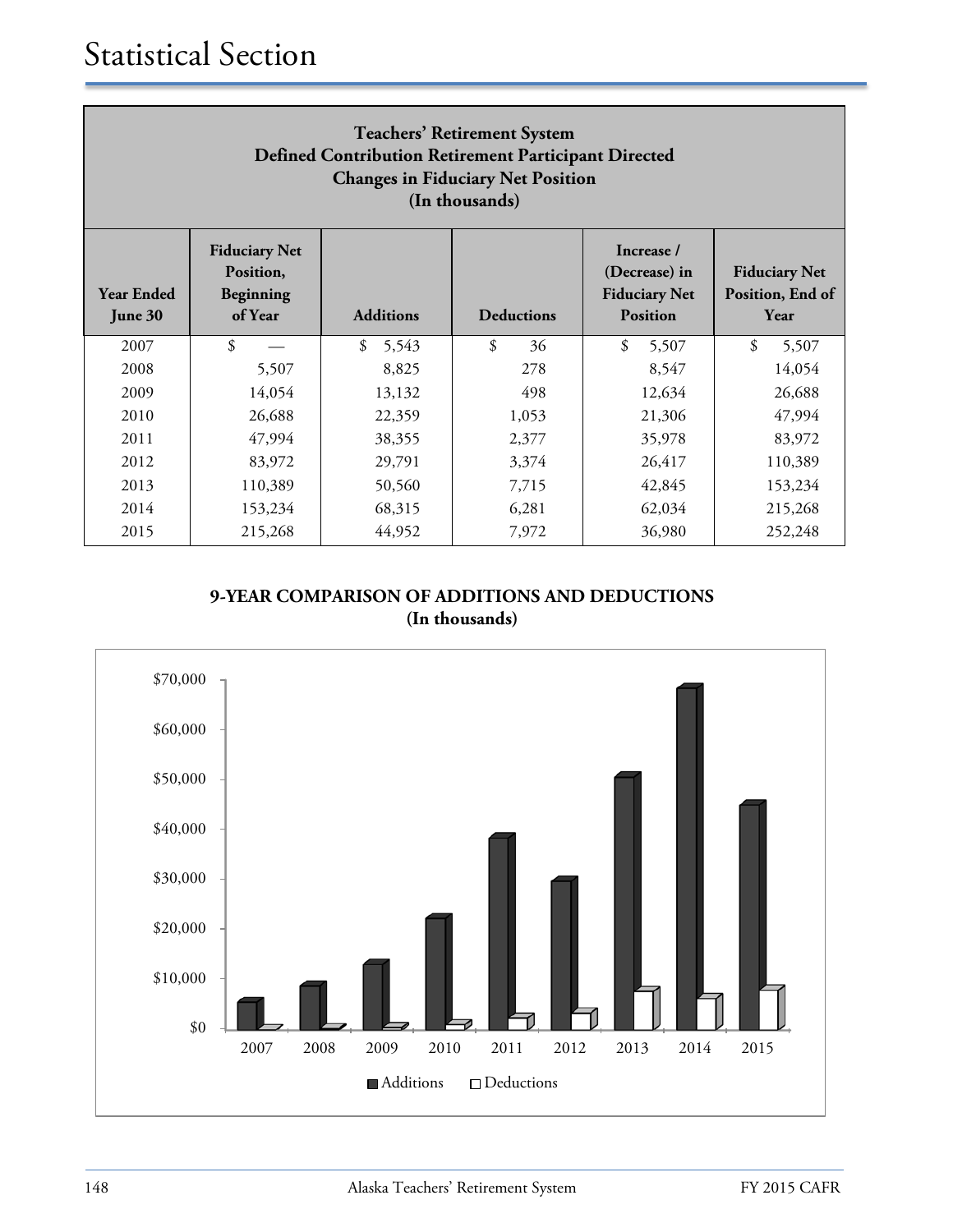| <b>Teachers' Retirement System</b><br>Defined Contribution Retirement Occupational Death & Disability<br><b>Changes in Fiduciary Net Position</b><br>(In thousands) |                                                           |                  |                   |                                                                        |                                                         |  |  |
|---------------------------------------------------------------------------------------------------------------------------------------------------------------------|-----------------------------------------------------------|------------------|-------------------|------------------------------------------------------------------------|---------------------------------------------------------|--|--|
| <b>Year Ended</b><br>June 30                                                                                                                                        | <b>Fiduciary Net</b><br>Position,<br>Beginning<br>of Year | <b>Additions</b> | <b>Deductions</b> | Increase /<br>(Decrease) in<br><b>Fiduciary Net</b><br><b>Position</b> | <b>Fiduciary Net</b><br>Position,<br><b>End of Year</b> |  |  |
| 2008                                                                                                                                                                | \$                                                        | \$<br>400        | \$                | \$<br>400                                                              | \$<br>400                                               |  |  |
| 2009                                                                                                                                                                | 400                                                       | 554              |                   | 554                                                                    | 954                                                     |  |  |
| 2010                                                                                                                                                                | 954                                                       | 525              |                   | 525                                                                    | 1,479                                                   |  |  |
| 2011                                                                                                                                                                | 1,479                                                     | 801              |                   | 801                                                                    | 2,280                                                   |  |  |
| 2012                                                                                                                                                                | 2,280                                                     | 31               |                   | 31                                                                     | 2,311                                                   |  |  |
| 2013                                                                                                                                                                | 2,311                                                     | 284              |                   | 284                                                                    | 2,595                                                   |  |  |
| 2014                                                                                                                                                                | 2,595                                                     | 480              |                   | 480                                                                    | 3,075                                                   |  |  |
| 2015                                                                                                                                                                | 3,075                                                     | 99               | 21                | 78                                                                     | 3,153                                                   |  |  |

**8-YEAR COMPARISON OF ADDITIONS AND DEDUCTIONS (In thousands)**

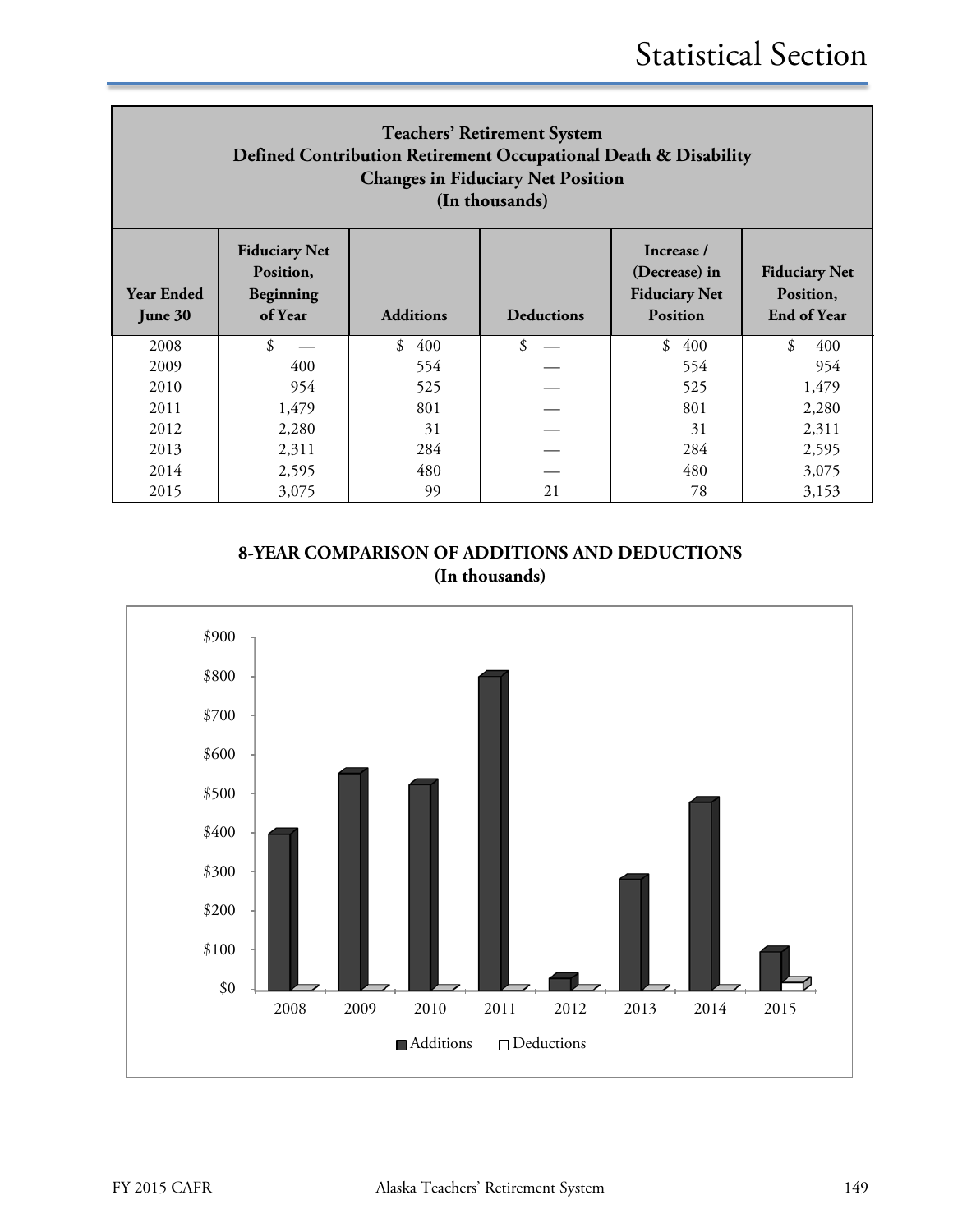| <b>Teachers' Retirement System</b><br><b>Defined Contribution Retirement Medical Plan</b><br><b>Changes in Fiduciary Net Position</b><br>(In thousands) |                                                           |                  |                           |                                                                        |                                                  |  |  |
|---------------------------------------------------------------------------------------------------------------------------------------------------------|-----------------------------------------------------------|------------------|---------------------------|------------------------------------------------------------------------|--------------------------------------------------|--|--|
| <b>Year Ended</b><br>June 30                                                                                                                            | <b>Fiduciary Net</b><br>Position,<br>Beginning<br>of Year | <b>Additions</b> | <b>Deductions</b>         | Increase /<br>(Decrease) in<br><b>Fiduciary Net</b><br><b>Position</b> | <b>Fiduciary Net</b><br>Position, End of<br>Year |  |  |
| 2007                                                                                                                                                    | \$                                                        | \$<br>590        | \$                        | \$<br>590                                                              | \$<br>590                                        |  |  |
| 2008                                                                                                                                                    | 590                                                       | 656              |                           | 656                                                                    | 1,246                                            |  |  |
| 2009                                                                                                                                                    | 1,246                                                     | 766              |                           | 766                                                                    | 2,012                                            |  |  |
| 2010                                                                                                                                                    | 2,012                                                     | 1,586            |                           | 1,586                                                                  | 3,598                                            |  |  |
| 2011                                                                                                                                                    | 3,598                                                     | 1,947            |                           | 1,947                                                                  | 5,545                                            |  |  |
| 2012                                                                                                                                                    | 5,545                                                     | 1,267            |                           | 1,267                                                                  | 6,812                                            |  |  |
| 2013                                                                                                                                                    | 6,812                                                     | 1,970            | $\overline{3}$            | 1,967                                                                  | 8,779                                            |  |  |
| 2014                                                                                                                                                    | 8,779                                                     | 2,861            | $\overline{\mathfrak{Z}}$ | 2,858                                                                  | 11,637                                           |  |  |
| 2015                                                                                                                                                    | 11,637                                                    | 6,147            | 18                        | 6,129                                                                  | 17,766                                           |  |  |

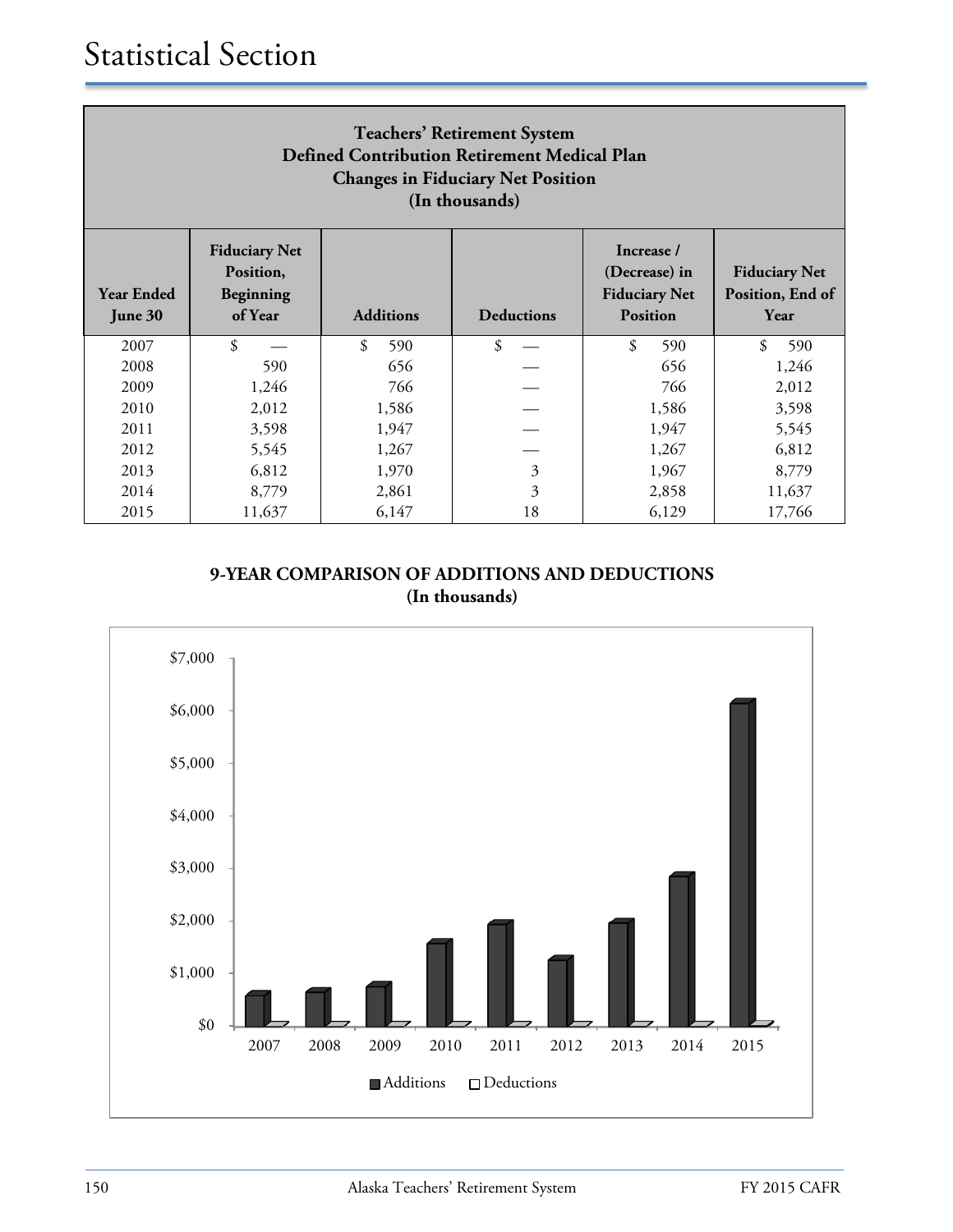| <b>Teachers' Retirement System</b><br>Defined Contribution Retirement Health Reimbursement Arrangement<br><b>Changes in Fiduciary Net Position</b><br>(In thousands) |                                                           |                  |                   |                                                                        |                                                  |  |
|----------------------------------------------------------------------------------------------------------------------------------------------------------------------|-----------------------------------------------------------|------------------|-------------------|------------------------------------------------------------------------|--------------------------------------------------|--|
| <b>Year Ended</b><br>June 30                                                                                                                                         | <b>Fiduciary Net</b><br>Position,<br>Beginning<br>of Year | <b>Additions</b> | <b>Deductions</b> | Increase /<br>(Decrease) in<br><b>Fiduciary Net</b><br><b>Position</b> | <b>Fiduciary Net</b><br>Position, End<br>of Year |  |
| 2007                                                                                                                                                                 | \$                                                        | \$<br>974        | \$                | \$<br>974                                                              | \$<br>974                                        |  |
| 2008                                                                                                                                                                 | 974                                                       | 2,202            |                   | 2,202                                                                  | 3,176                                            |  |
| 2009                                                                                                                                                                 | 3,176                                                     | 2,650            |                   | 2,650                                                                  | 5,826                                            |  |
| 2010                                                                                                                                                                 | 5,826                                                     | 4,814            |                   | 4,814                                                                  | 10,640                                           |  |
| 2011                                                                                                                                                                 | 10,640                                                    | 7,606            |                   | 7,606                                                                  | 18,246                                           |  |
| 2012                                                                                                                                                                 | 18,246                                                    | 6,491            |                   | 6,491                                                                  | 24,737                                           |  |
| 2013                                                                                                                                                                 | 24,737                                                    | 10,079           | 3                 | 10,076                                                                 | 34,813                                           |  |
| 2014                                                                                                                                                                 | 34,813                                                    | 14,662           | 3                 | 14,659                                                                 | 49,472                                           |  |
| 2015                                                                                                                                                                 | 49,472                                                    | 10,178           |                   | 10,178                                                                 | 59,650                                           |  |

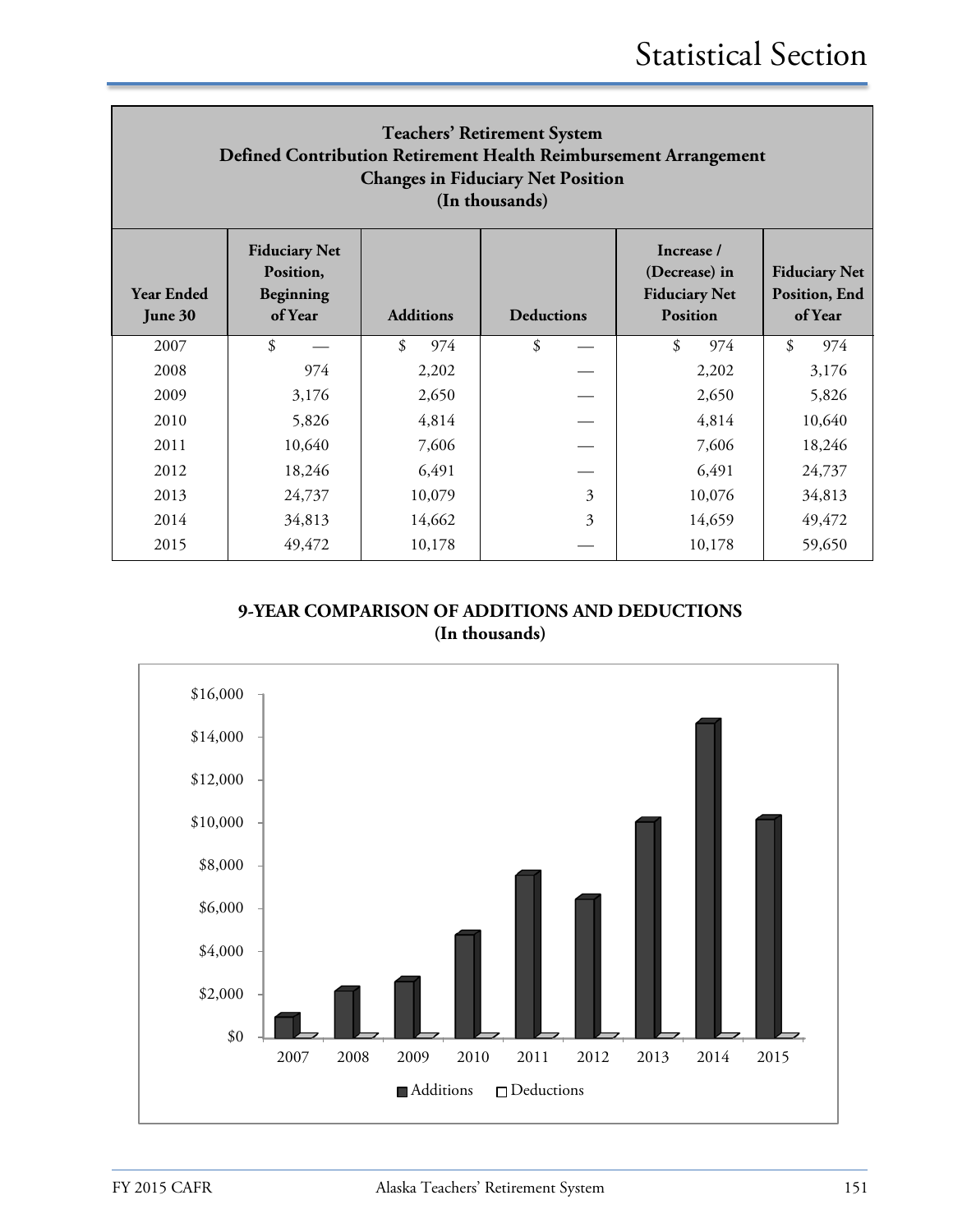| <b>Teachers' Retirement System</b><br><b>Defined Benefit Pension</b><br><b>Additions by Source</b><br>(In thousands) |                                 |                                  |                              |                                              |              |              |  |
|----------------------------------------------------------------------------------------------------------------------|---------------------------------|----------------------------------|------------------------------|----------------------------------------------|--------------|--------------|--|
| Year<br>Ended<br>June 30                                                                                             | Plan<br>Member<br>Contributions | Employer<br><b>Contributions</b> | <b>State</b><br>of<br>Alaska | <b>Net</b><br>Investment<br>Income<br>(Loss) | Other        | <b>Total</b> |  |
| 2006                                                                                                                 | \$<br>57,802                    | \$<br>127,967                    | $\boldsymbol{\mathsf{S}}$    | \$<br>451,689                                | \$<br>15,190 | \$652,648    |  |
| 2007                                                                                                                 | 55,689                          | 153,618                          |                              | 780,512                                      | 21           | 989,840      |  |
| 2008                                                                                                                 | 54,121                          | 31,313                           | 111,237                      | (139, 282)                                   | 34           | 57,423       |  |
| 2009                                                                                                                 | 53,544                          | 27,110                           | 104,423                      | (814, 138)                                   | 3            | (629, 058)   |  |
| 2010                                                                                                                 | 56,554                          | 33,800                           | 100,475                      | 268,146                                      | 9            | 458,984      |  |
| 2011                                                                                                                 | 55,347                          | 32,804                           | 109,343                      | 558,220                                      | 54           | 755,768      |  |
| 2012                                                                                                                 | 52,020                          | 38,189                           | 157,387                      | 2,190                                        | 17           | 249,803      |  |
| 2013                                                                                                                 | 50,201                          | 37,372                           | 196,945                      | 373,868                                      | 19           | 658,405      |  |
| 2014                                                                                                                 | 47,724                          | 37,571                           | 208,890                      | 599,958                                      | 27           | 894,170      |  |
| 2015                                                                                                                 | 45,506                          | 36,374                           | 1,662,700                    | 152,561                                      | 9            | 1,897,150    |  |

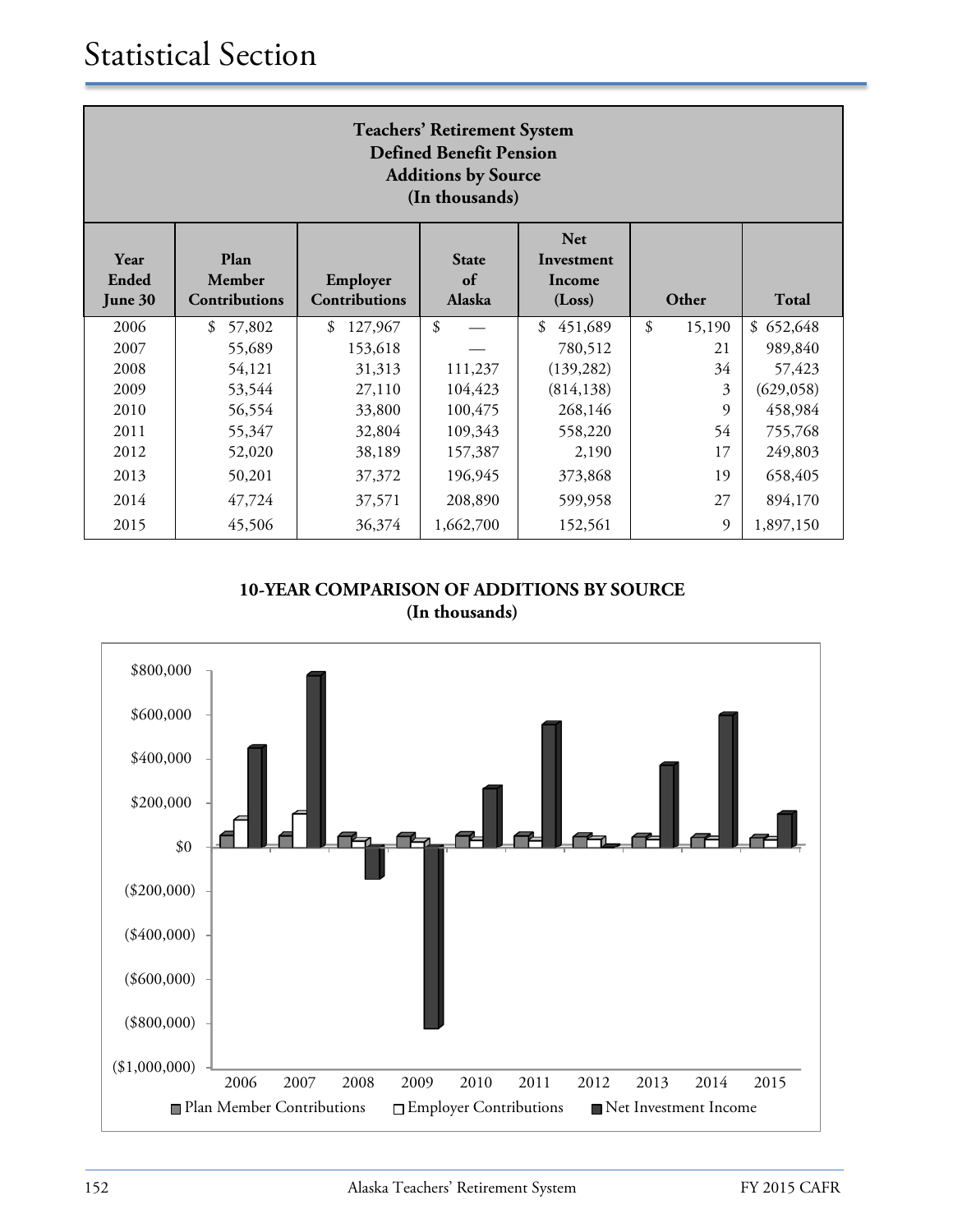| <b>Teachers' Retirement System</b><br>Defined Benefit Alaska Retiree Healthcare Trust<br><b>Additions by Source</b><br>(In thousands) |                            |                                  |                                     |                                              |                 |        |              |
|---------------------------------------------------------------------------------------------------------------------------------------|----------------------------|----------------------------------|-------------------------------------|----------------------------------------------|-----------------|--------|--------------|
| Year<br>Ended<br>June 30                                                                                                              | Plan<br>Member<br>Premiums | Employer<br><b>Contributions</b> | <b>State</b><br>of<br><b>Alaska</b> | <b>Net</b><br>Investment<br>Income<br>(Loss) | <b>Transfer</b> | Other  | <b>Total</b> |
| 2008                                                                                                                                  | \$111                      | \$<br>43,697                     | \$158,755                           | \$<br>(5,318)                                | \$1,086,620     | \$     | \$1,283,865  |
| 2009                                                                                                                                  | 116                        | 47,174                           | 101,877                             | (179, 919)                                   |                 | 3,595  | (27, 157)    |
| 2010                                                                                                                                  | 117                        | 42,694                           | 72,987                              | 125,903                                      |                 | 59,035 | 300,736      |
| 2011                                                                                                                                  | 138                        | 43,217                           | 81,507                              | 278,366                                      |                 | 4,951  | 408,179      |
| 2012                                                                                                                                  | 183                        | 36,281                           | 77,130                              | 11,465                                       |                 | 12,535 | 137,594      |
| 2013                                                                                                                                  | 250                        | 35,293                           | 105,832                             | 211,927                                      |                 | 4,152  | 357,454      |
|                                                                                                                                       |                            |                                  |                                     |                                              |                 |        |              |
| 2014                                                                                                                                  | 263                        | 31,980                           | 107,956                             | 356,411                                      |                 | 6,223  | 502,833      |

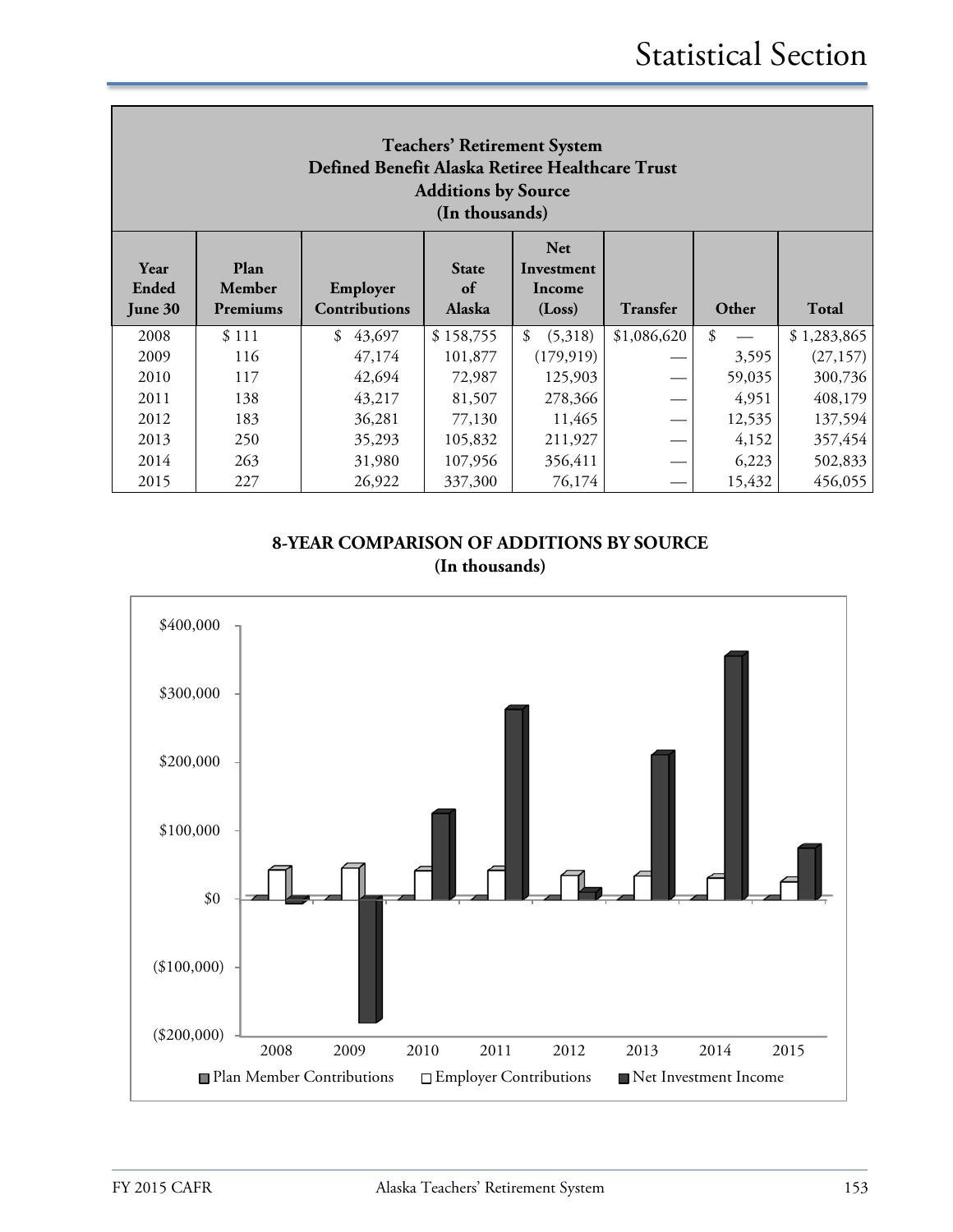| <b>Teachers' Retirement System</b><br>Defined Contribution Retirement Participant Directed<br><b>Additions by Source</b><br>(In thousands)                     |             |             |           |                |             |  |
|----------------------------------------------------------------------------------------------------------------------------------------------------------------|-------------|-------------|-----------|----------------|-------------|--|
| Plan<br>Year<br><b>Net Investment</b><br><b>Ended</b><br>Member<br>Employer<br>Income<br>Contributions<br>Total<br>Contributions<br>Other<br>(Loss)<br>June 30 |             |             |           |                |             |  |
| 2007                                                                                                                                                           | \$<br>2,827 | 2,465<br>\$ | \$<br>251 | \$             | \$<br>5,543 |  |
| 2008                                                                                                                                                           | 5,347       | 4,717       | (1,239)   |                | 8,825       |  |
| 2009                                                                                                                                                           | 8,077       | 7,023       | (1,968)   |                | 13,132      |  |
| 2010                                                                                                                                                           | 11,051      | 9,658       | 1,650     |                | 22,359      |  |
| 2011                                                                                                                                                           | 13,665      | 11,943      | 12,742    | 5              | 38,355      |  |
| 2012                                                                                                                                                           | 16,095      | 14,003      | (307)     |                | 29,791      |  |
| 2013                                                                                                                                                           | 18,044      | 14,474      | 18,040    | $\overline{2}$ | 50,560      |  |
| 2014                                                                                                                                                           | 20,326      | 16,098      | 31,887    | 4              | 68,315      |  |
| 2015                                                                                                                                                           | 22,269      | 17,863      | 4,820     |                | 44,952      |  |

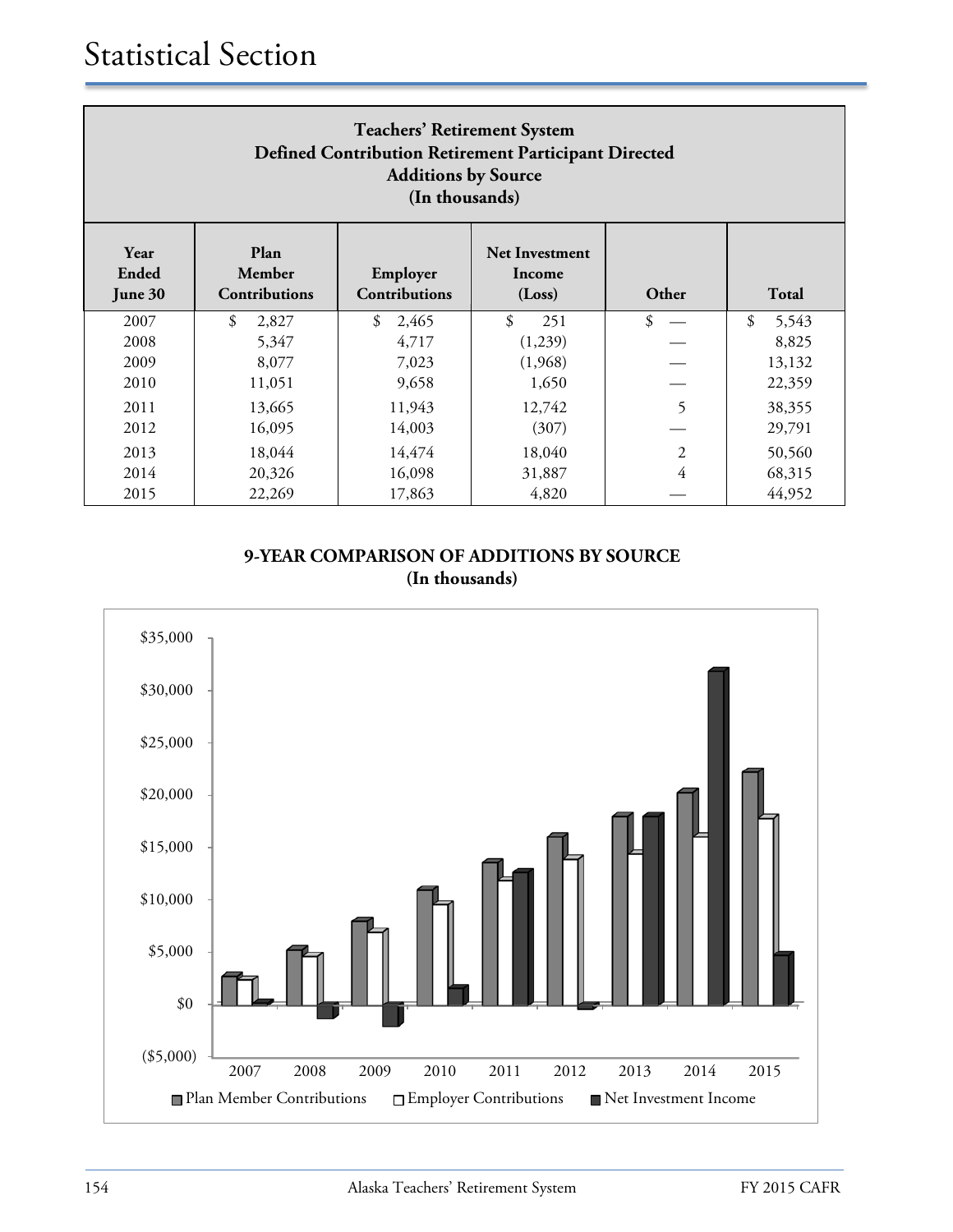| <b>Teachers' Retirement System</b><br>Defined Contribution Retirement Occupational Death & Disability<br><b>Additions by Source</b><br>(In thousands) |                                  |                                        |           |  |  |  |
|-------------------------------------------------------------------------------------------------------------------------------------------------------|----------------------------------|----------------------------------------|-----------|--|--|--|
| Plan<br>Ended<br>June 30                                                                                                                              | Employer<br><b>Contributions</b> | <b>Net Investment</b><br>Income (Loss) | Total     |  |  |  |
| 2008                                                                                                                                                  | \$<br>408                        | \$<br>(8)                              | \$<br>400 |  |  |  |
| 2009                                                                                                                                                  | 623                              | (69)                                   | 554       |  |  |  |
| 2010                                                                                                                                                  | 442                              | 83                                     | 525       |  |  |  |
| 2011                                                                                                                                                  | 474                              | 327                                    | 801       |  |  |  |
| 2012                                                                                                                                                  | (1)                              | 32                                     | 31        |  |  |  |
| 2013                                                                                                                                                  |                                  | 284                                    | 284       |  |  |  |
| 2014                                                                                                                                                  |                                  | 480                                    | 480       |  |  |  |
| 2015                                                                                                                                                  |                                  | 99                                     | 99        |  |  |  |

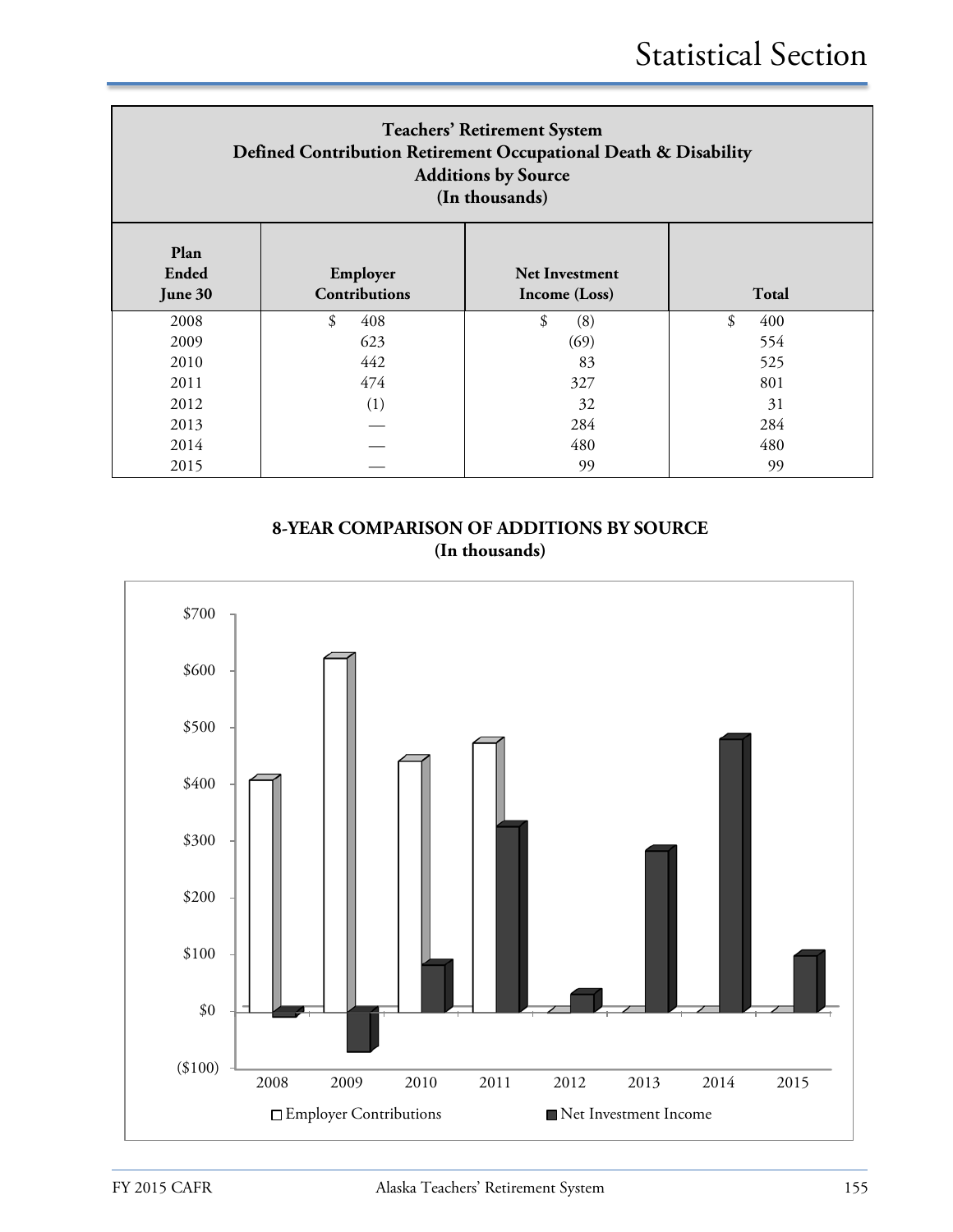| <b>Teachers' Retirement System</b><br>Defined Contribution Retirement Retiree Medical Plan<br><b>Additions by Source</b><br>(In thousands) |                                  |                                        |           |  |  |  |
|--------------------------------------------------------------------------------------------------------------------------------------------|----------------------------------|----------------------------------------|-----------|--|--|--|
| Plan<br>Ended<br>June 30                                                                                                                   | Employer<br><b>Contributions</b> | <b>Net Investment</b><br>Income (Loss) | Total     |  |  |  |
| 2007                                                                                                                                       | \$<br>575                        | \$<br>15                               | \$<br>590 |  |  |  |
| 2008                                                                                                                                       | 651                              | 5                                      | 656       |  |  |  |
| 2009                                                                                                                                       | 992                              | (226)                                  | 766       |  |  |  |
| 2010                                                                                                                                       | 1,421                            | 165                                    | 1,586     |  |  |  |
| 2011                                                                                                                                       | 1,154                            | 793                                    | 1,947     |  |  |  |
| 2012                                                                                                                                       | 1,160                            | 107                                    | 1,267     |  |  |  |
| 2013                                                                                                                                       | 1,101                            | 869                                    | 1,970     |  |  |  |
| 2014                                                                                                                                       | 1,181                            | 1,680                                  | 2,861     |  |  |  |
| 2015                                                                                                                                       | 5,670                            | 477                                    | 6,147     |  |  |  |

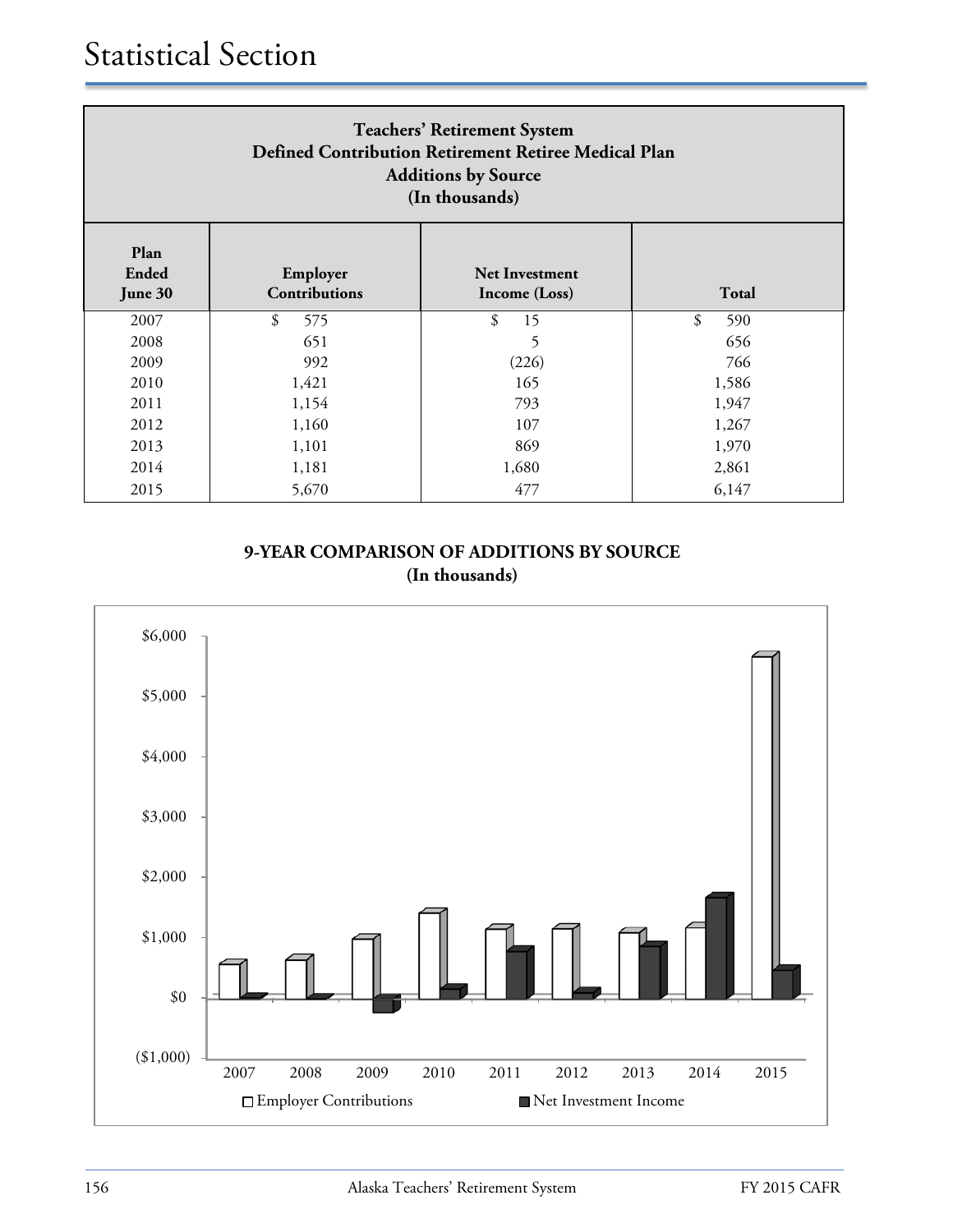| <b>Teachers' Retirement System</b><br>Defined Contribution Retirement Health Reimbursement Arrangement<br><b>Additions by Source</b><br>(In thousands) |                           |                                        |           |  |  |  |
|--------------------------------------------------------------------------------------------------------------------------------------------------------|---------------------------|----------------------------------------|-----------|--|--|--|
| Plan<br>Ended<br>June 30                                                                                                                               | Employer<br>Contributions | <b>Net Investment</b><br>Income (Loss) | Total     |  |  |  |
| 2007                                                                                                                                                   | \$<br>947                 | \$<br>27                               | \$<br>974 |  |  |  |
| 2008                                                                                                                                                   | 2,127                     | 75                                     | 2,202     |  |  |  |
| 2009                                                                                                                                                   | 3,206                     | (556)                                  | 2,650     |  |  |  |
| 2010                                                                                                                                                   | 4,344                     | 470                                    | 4,814     |  |  |  |
| 2011                                                                                                                                                   | 5,195                     | 2,411                                  | 7,606     |  |  |  |
| 2012                                                                                                                                                   | 6,077                     | 414                                    | 6,491     |  |  |  |
| 2013                                                                                                                                                   | 6,816                     | 3,263                                  | 10,079    |  |  |  |
| 2014                                                                                                                                                   | 7,816                     | 6,846                                  | 14,662    |  |  |  |
| 2015                                                                                                                                                   | 8,420                     | 1,758                                  | 10,178    |  |  |  |

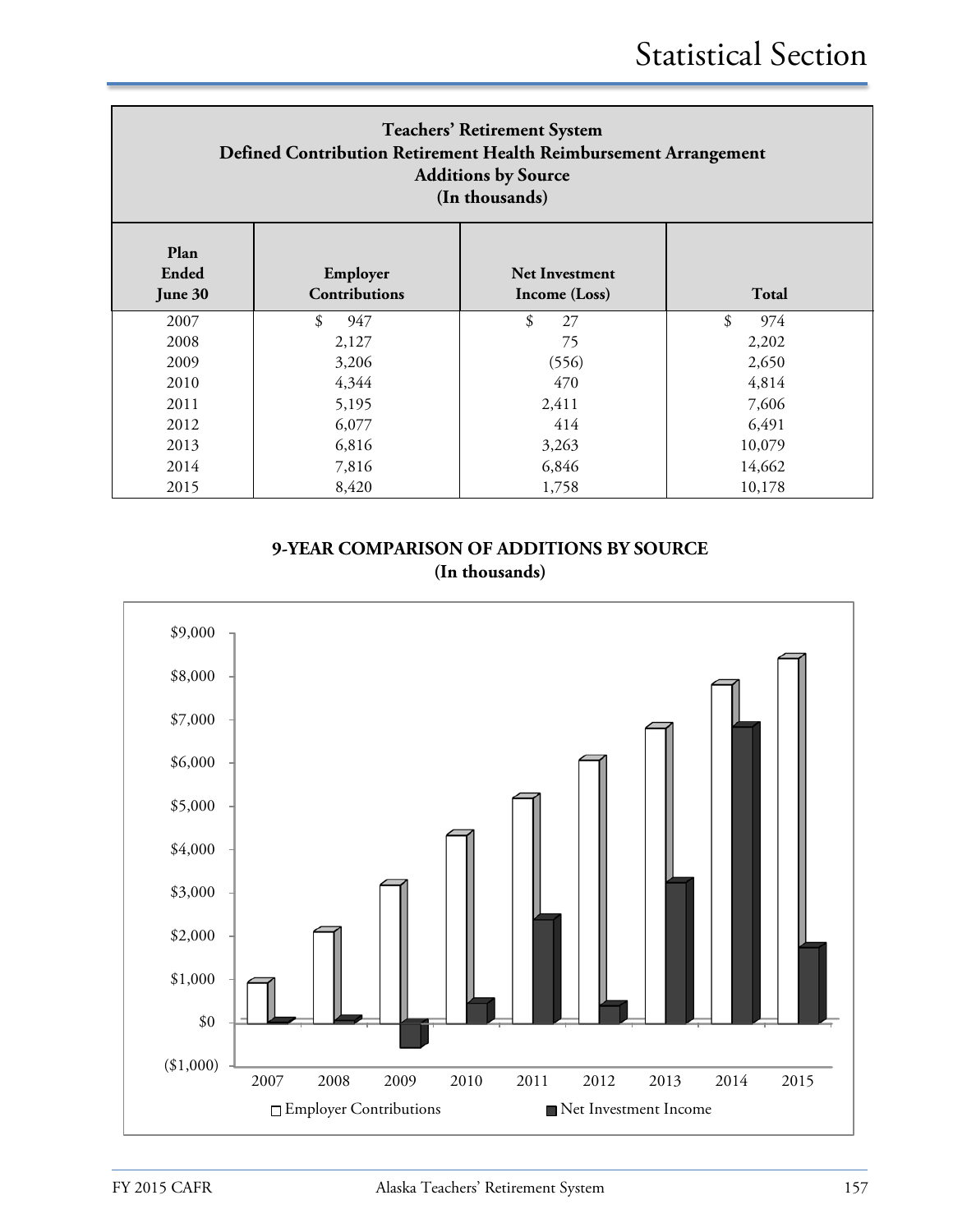| <b>Teachers' Retirement System</b><br><b>Defined Benefit Pension</b><br><b>Deductions by Type</b><br>(In thousands) |                                                                                                                |          |         |         |           |               |  |
|---------------------------------------------------------------------------------------------------------------------|----------------------------------------------------------------------------------------------------------------|----------|---------|---------|-----------|---------------|--|
| Year<br><b>Ended</b><br>June 30                                                                                     | Refunds of<br>Pension<br>Healthcare<br>Contributions<br>Administrative<br>Transfer<br>Total<br><b>Benefits</b> |          |         |         |           |               |  |
| 2006                                                                                                                | \$281,205                                                                                                      | \$92,462 | \$3,832 | \$2,173 | \$        | \$<br>379,672 |  |
| 2007                                                                                                                | 293,224                                                                                                        | 96,544   | 4,535   | 2,394   |           | 396,697       |  |
| 2008                                                                                                                | 306,689                                                                                                        |          | 3,761   | 2,669   | 1,086,620 | 1,399,739     |  |
| 2009                                                                                                                | 319,148                                                                                                        |          | 3,622   | 2,537   |           | 325,307       |  |
| 2010                                                                                                                | 332,690                                                                                                        |          | 3,472   | 2,698   |           | 338,860       |  |
| 2011                                                                                                                | 343,191                                                                                                        |          | 2,798   | 2,806   |           | 348,795       |  |
| 2012                                                                                                                | 361,202                                                                                                        |          | 2,637   | 2,847   |           | 366,686       |  |
| 2013                                                                                                                | 380,265                                                                                                        |          | 2,668   | 2,989   |           | 385,922       |  |
| 2014                                                                                                                | 396,614                                                                                                        |          | 2,387   | 3,160   |           | 402,161       |  |
| 2015                                                                                                                | 416,354                                                                                                        |          | 2,191   | 2,789   |           | 421,334       |  |

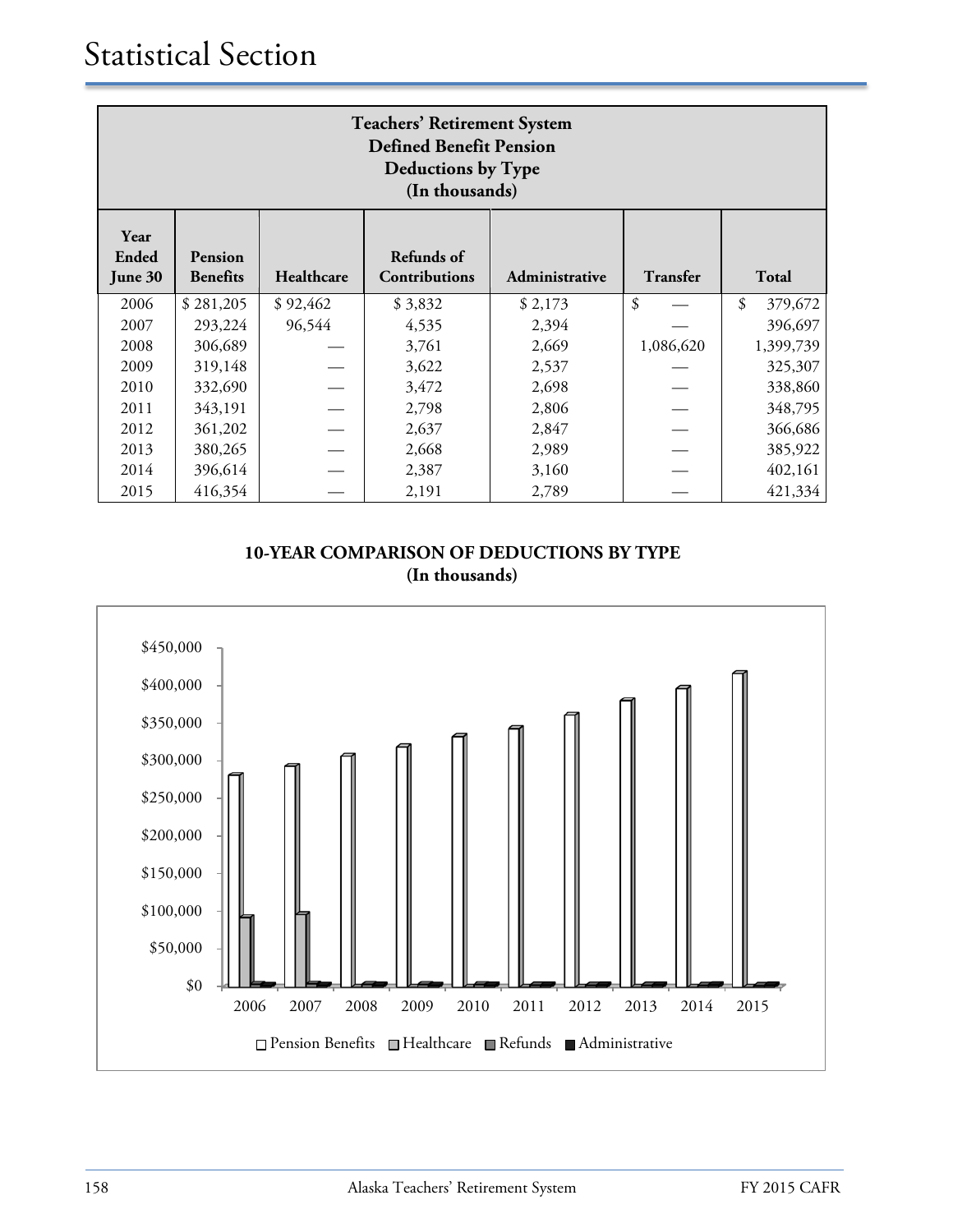| <b>Teachers' Retirement System</b><br>Defined Benefit Alaska Retiree Healthcare Trust<br>Deductions by Type<br>(In thousands) |                             |                |                                 |              |  |  |
|-------------------------------------------------------------------------------------------------------------------------------|-----------------------------|----------------|---------------------------------|--------------|--|--|
| Plan<br><b>Ended</b><br>June 30                                                                                               | Healthcare                  | Administrative | Legal<br><b>Settlement Fees</b> | Total        |  |  |
| 2008                                                                                                                          | \$<br>29,494                | \$<br>798      | \$                              | \$<br>30,292 |  |  |
| 2009                                                                                                                          | 89,571                      | 5,812          |                                 | 95,383       |  |  |
| 2010                                                                                                                          | 110,313                     | 3,228          | 10,592                          | 124,133      |  |  |
| 2011                                                                                                                          | 103,405                     | 3,080          |                                 | 106,485      |  |  |
| 2012                                                                                                                          | 110,632                     | 3,251          |                                 | 113,883      |  |  |
| 2013                                                                                                                          | 124,074<br>120,855<br>3,219 |                |                                 |              |  |  |
| 2014                                                                                                                          | 116,781                     | 4,338          |                                 | 121,119      |  |  |
| 2015                                                                                                                          | 109,740                     | 5,484          |                                 | 115,224      |  |  |

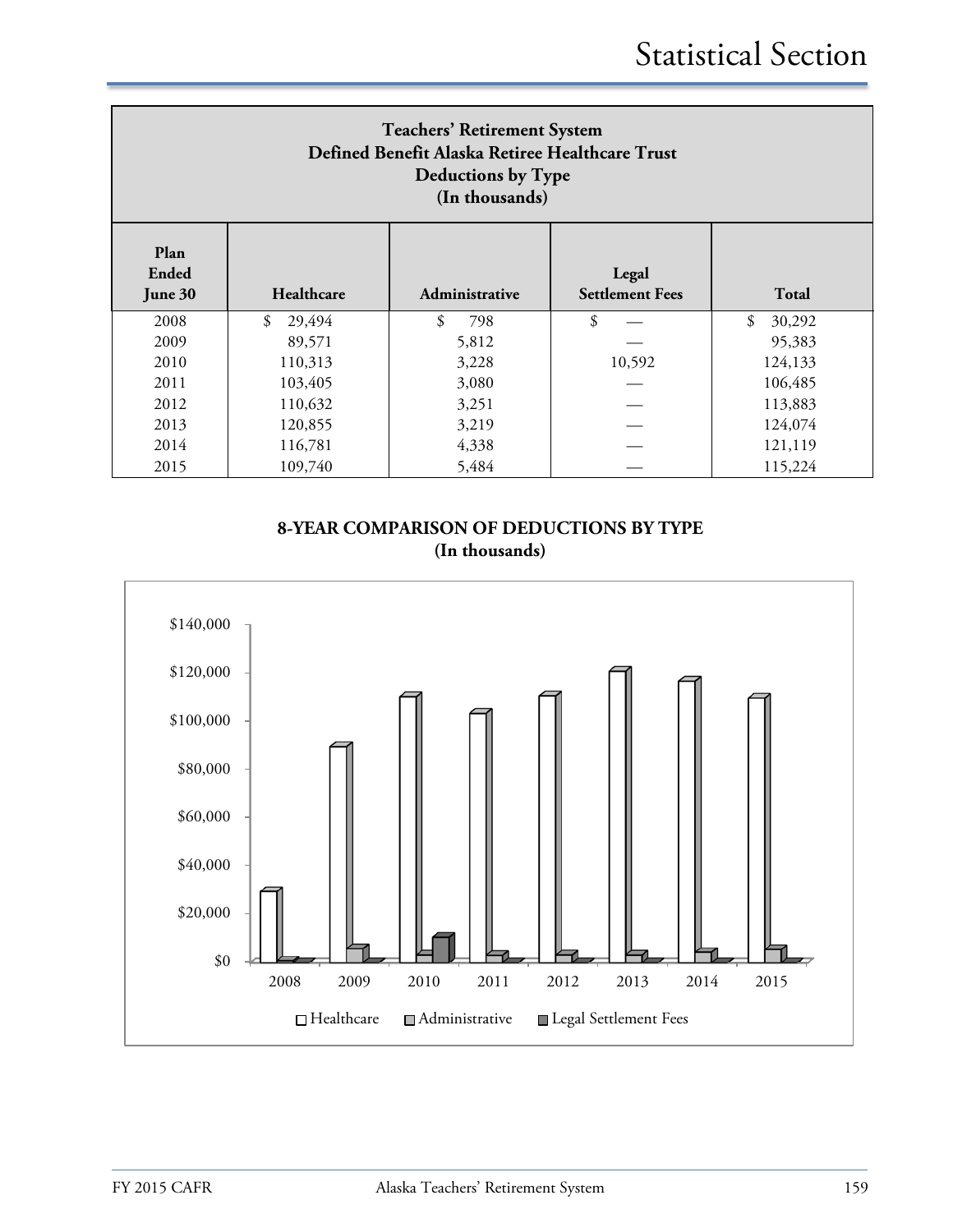| <b>Teachers' Retirement System</b><br><b>Defined Contribution Retirement Participant Directed</b><br>Deductions by Type<br>(In thousands) |                                   |                |                                                              |              |  |  |
|-------------------------------------------------------------------------------------------------------------------------------------------|-----------------------------------|----------------|--------------------------------------------------------------|--------------|--|--|
| Plan<br>Ended<br>June 30                                                                                                                  | Refund of<br><b>Contributions</b> | Administrative | <b>Prior Year</b><br><b>Forfeiture Payable</b><br>Adjustment | <b>Total</b> |  |  |
| 2007                                                                                                                                      | \$<br>20                          | \$<br>16       | \$                                                           | \$<br>36     |  |  |
| 2008                                                                                                                                      | 202                               | 76             |                                                              | 278          |  |  |
| 2009                                                                                                                                      | 445                               | 53             |                                                              | 498          |  |  |
| 2010                                                                                                                                      | 930                               | 123            |                                                              | 1,053        |  |  |
| 2011                                                                                                                                      | 1,688                             | 689            |                                                              | 2,377        |  |  |
| 2012                                                                                                                                      | 2,791                             | 583            |                                                              | 3,374        |  |  |
| 2013                                                                                                                                      | 3,737                             | 731            | 3,247                                                        | 7,715        |  |  |
| 2014                                                                                                                                      | 5,352                             | 929            |                                                              | 6,281        |  |  |
| 2015                                                                                                                                      | 7,041                             | 931            |                                                              | 7,972        |  |  |

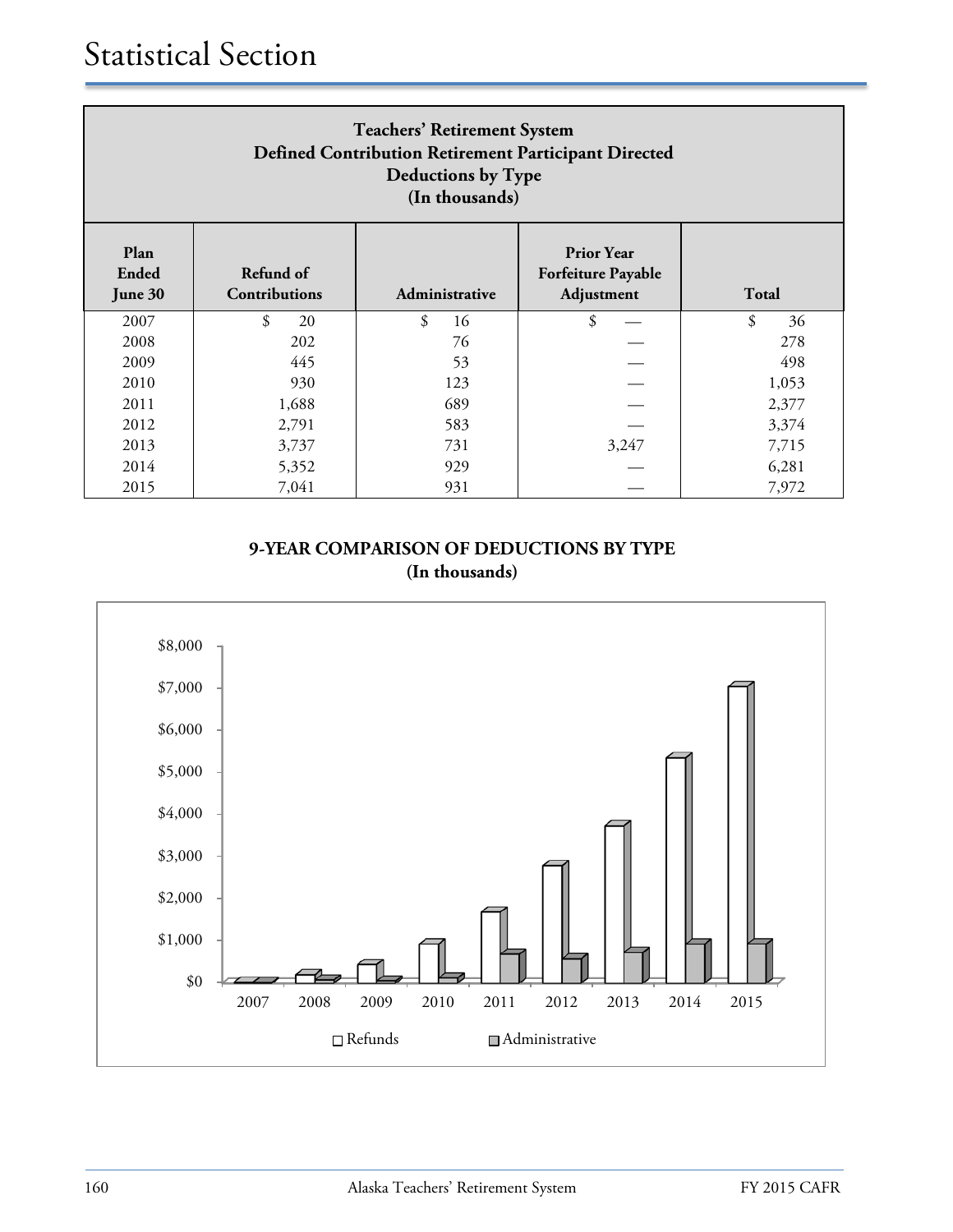| <b>Teachers' Retirement System</b><br>Defined Contribution Retirement Occupational Death & Disability<br><b>Deductions by Type</b><br>(In thousands) |            |                |       |  |  |  |  |
|------------------------------------------------------------------------------------------------------------------------------------------------------|------------|----------------|-------|--|--|--|--|
| Plan<br><b>Ended</b><br>June 30                                                                                                                      | Healthcare | Administrative | Total |  |  |  |  |
| 2008                                                                                                                                                 | \$         | \$             | \$    |  |  |  |  |
| 2009                                                                                                                                                 |            |                |       |  |  |  |  |
| 2010                                                                                                                                                 |            |                |       |  |  |  |  |
| 2011                                                                                                                                                 |            |                |       |  |  |  |  |
| 2012                                                                                                                                                 |            |                |       |  |  |  |  |
| 2013                                                                                                                                                 |            |                |       |  |  |  |  |
| 2014                                                                                                                                                 |            |                |       |  |  |  |  |
| 2015                                                                                                                                                 |            | 21             | 21    |  |  |  |  |

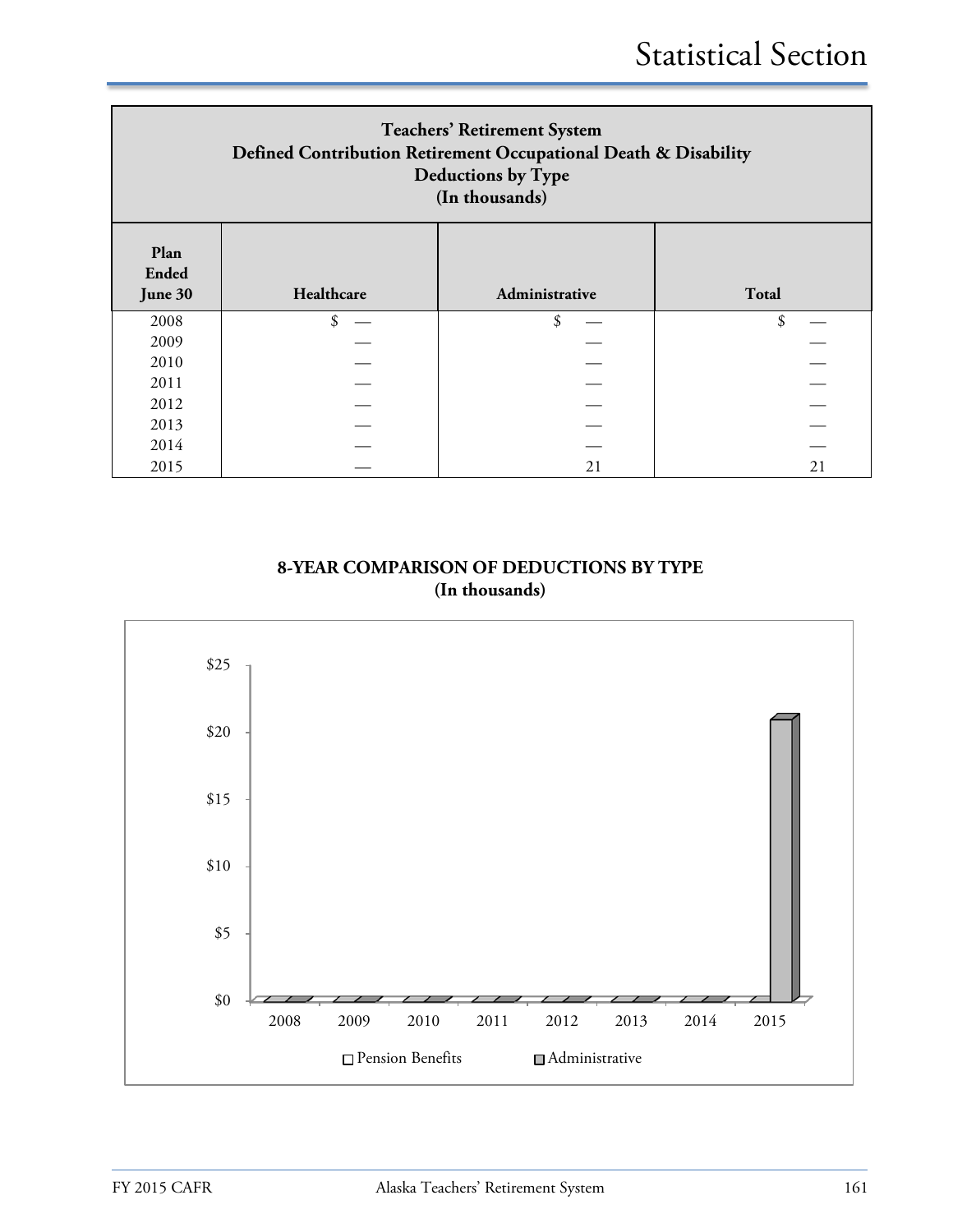| <b>Teachers' Retirement System</b><br>Defined Contribution Retirement Medical Plan<br>Deductions by Type<br>(In thousands) |            |                |       |  |  |  |
|----------------------------------------------------------------------------------------------------------------------------|------------|----------------|-------|--|--|--|
| Plan<br><b>Ended</b><br>June 30                                                                                            | Healthcare | Administrative | Total |  |  |  |
| 2007                                                                                                                       | \$         | \$             | \$    |  |  |  |
| 2008                                                                                                                       |            |                |       |  |  |  |
| 2009                                                                                                                       |            |                |       |  |  |  |
| 2010                                                                                                                       |            |                |       |  |  |  |
| 2011                                                                                                                       |            |                |       |  |  |  |
| 2012                                                                                                                       |            |                |       |  |  |  |
| 2013                                                                                                                       | 3<br>3     |                |       |  |  |  |
| 2014                                                                                                                       |            | 3              | 3     |  |  |  |
| 2015                                                                                                                       |            | 18             | 18    |  |  |  |

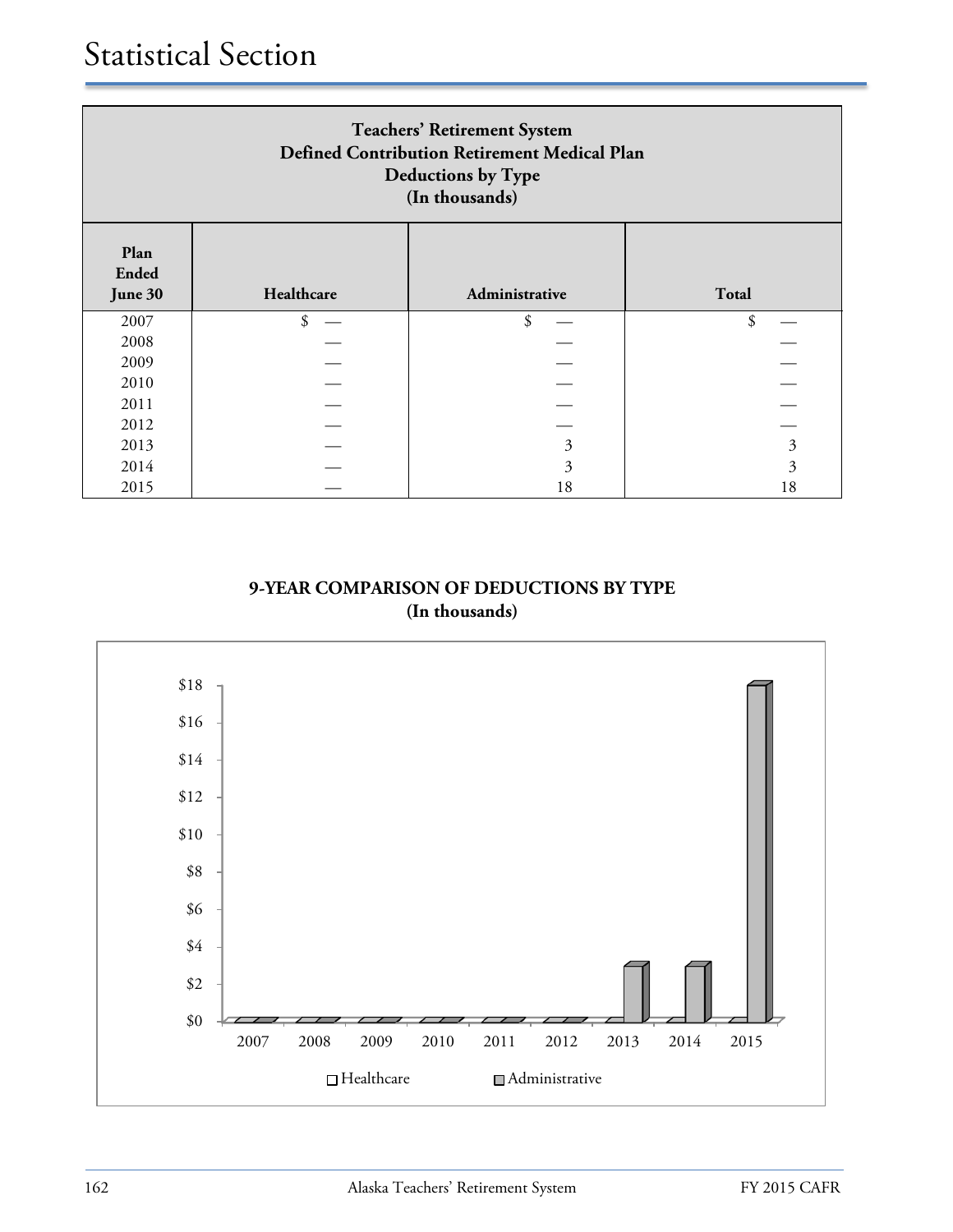| <b>Teachers' Retirement System</b><br>Defined Contribution Retirement Health Reimbursement Arrangement<br>Deductions by Type<br>(In thousands) |            |                |       |  |  |  |
|------------------------------------------------------------------------------------------------------------------------------------------------|------------|----------------|-------|--|--|--|
| Plan<br><b>Ended</b><br>June 30                                                                                                                | Healthcare | Administrative | Total |  |  |  |
| 2007                                                                                                                                           | \$         | \$             | \$    |  |  |  |
| 2008                                                                                                                                           |            |                |       |  |  |  |
| 2009                                                                                                                                           |            |                |       |  |  |  |
| 2010                                                                                                                                           |            |                |       |  |  |  |
| 2011                                                                                                                                           |            |                |       |  |  |  |
| 2012                                                                                                                                           |            |                |       |  |  |  |
| 2013                                                                                                                                           |            | 3              | 3     |  |  |  |
| 2014                                                                                                                                           |            | 3              | 3     |  |  |  |
| 2015                                                                                                                                           |            |                |       |  |  |  |

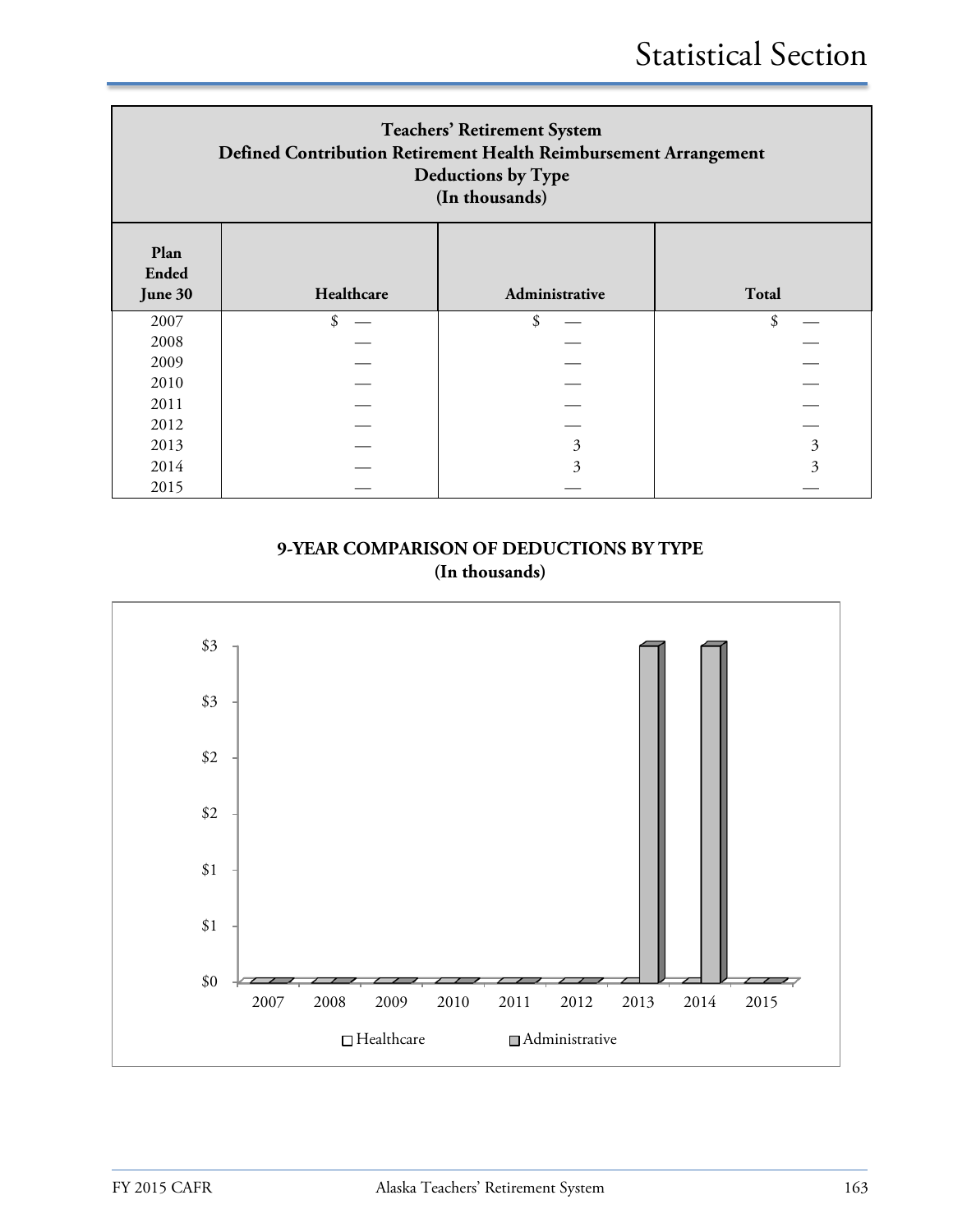| <b>Teachers' Retirement System</b><br><b>Schedule of Average Pension Benefit Payments</b><br><b>New Benefit Recipients</b> |         |         |           |                                  |           |           |         |
|----------------------------------------------------------------------------------------------------------------------------|---------|---------|-----------|----------------------------------|-----------|-----------|---------|
|                                                                                                                            |         |         |           | <b>Years of Credited Service</b> |           |           |         |
|                                                                                                                            | $0 - 4$ | $5 - 9$ | $10 - 14$ | $15 - 19$                        | $20 - 24$ | $25 - 29$ | $30+$   |
| Period 7/1/08 - 6/30/09 <sup>(1)</sup> :                                                                                   |         |         |           |                                  |           |           |         |
| Average Monthly Benefit                                                                                                    | \$230   | \$950   | \$1,168   | \$2,239                          | \$2,957   | \$3,897   | \$4,860 |
| Number of Recipients                                                                                                       | 13      | 35      | 64        | 52                               | 67        | 54        | 18      |
| Period 7/1/09 - 6/30/10 <sup>(1)</sup> :                                                                                   |         |         |           |                                  |           |           |         |
| Average Monthly Benefit                                                                                                    | \$482   | \$1,020 | \$1,343   | \$2,263                          | \$2,992   | \$4,120   | \$6,263 |
| Number of Recipients                                                                                                       | 14      | 50      | 63        | 85                               | 109       | 79        | 49      |
| Period $7/1/10 - 6/30/11^{(1)}$ .<br>Average Monthly Benefit                                                               | \$146   | \$902   | \$1,432   | \$2,328                          | \$3,131   | \$4,283   | \$5,496 |
| Number of Recipients                                                                                                       | 5       | 68      | 63        | 77                               | 118       | 104       | 67      |
| Period $7/1/11 - 6/30/12^{(1)}$ :<br>Average Monthly Benefit                                                               | \$353   | \$1,064 | \$1,512   | \$2,241                          | \$3,276   | \$4,320   | \$5,739 |
| Number of Recipients                                                                                                       | 11      | 43      | 62        | 61                               | 118       | 81        | 58      |
| Period 7/1/12 - 6/30/13 <sup>(1)</sup> :                                                                                   | \$253   | \$1,030 | \$1,496   | \$2,450                          | \$3,281   | \$4,384   | \$6,052 |
| Average Monthly Benefit                                                                                                    |         |         |           |                                  |           |           |         |
| Number of Recipients                                                                                                       | 10      | 57      | 67        | 90                               | 101       | 79        | 64      |
| Period $7/1/13 - 6/30/14$ <sup>(1)</sup> :                                                                                 |         |         |           |                                  |           |           |         |
| Average Monthly Benefit                                                                                                    | \$235   | \$904   | \$1,435   | \$2,398                          | \$3,016   | \$4,073   | \$7,485 |
| Number of Recipients                                                                                                       | 8       | 31      | 31        | 28                               | 22        | 18        | 12      |

"Average Monthly Benefit" includes post-retirement pension adjustments and cost-of-living increases.

(1) Does not include beneficiaries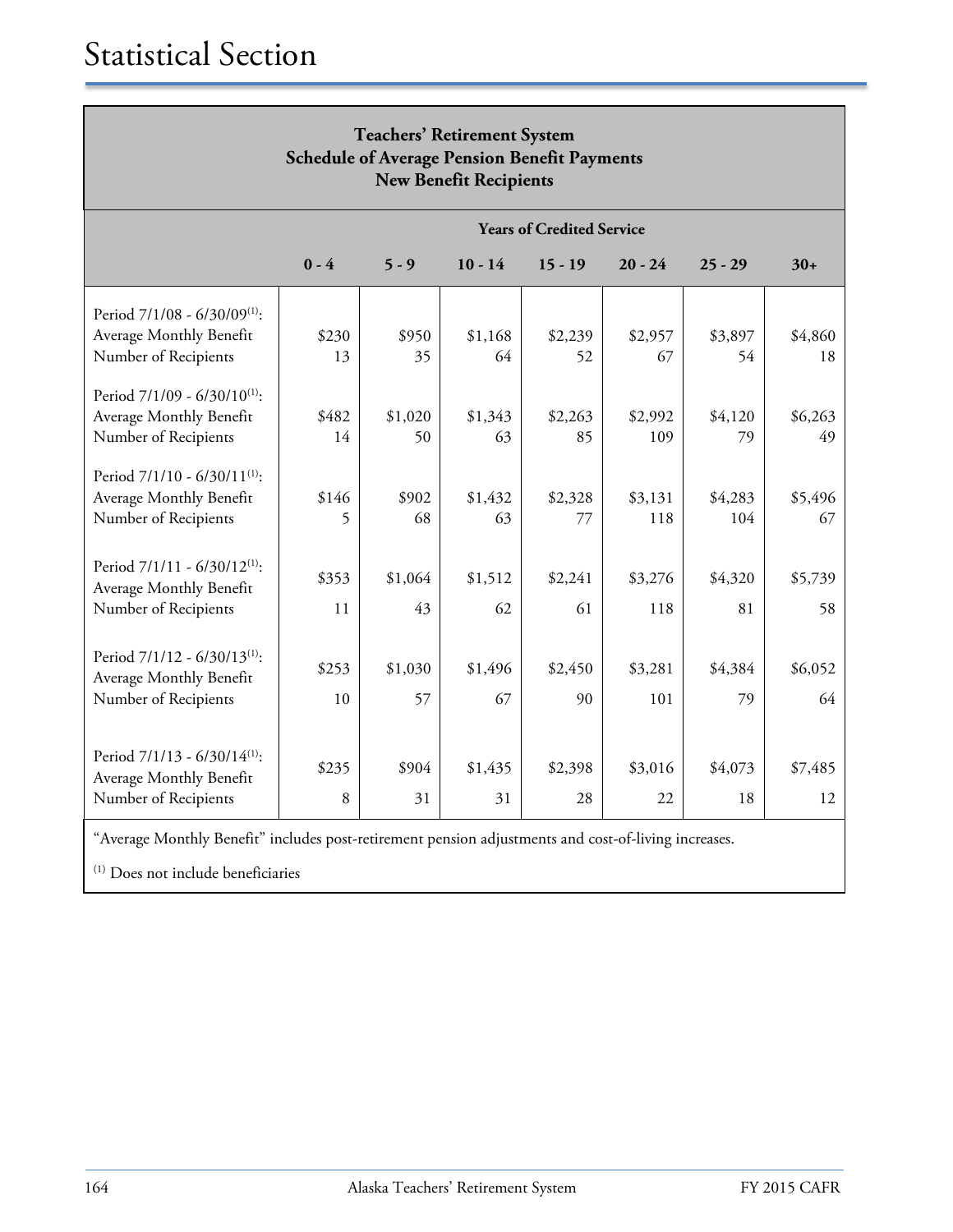| <b>Teachers' Retirement System</b><br>Schedule of Pension and Healthcare Benefits Deductions by Type<br>(In thousands) |                                                                                            |         |         |     |          |           |  |  |
|------------------------------------------------------------------------------------------------------------------------|--------------------------------------------------------------------------------------------|---------|---------|-----|----------|-----------|--|--|
| Year<br>Ended<br>June 30                                                                                               | Healthcare<br>Dependent<br>Total<br><b>Disability</b><br><b>Service</b><br><b>Survivor</b> |         |         |     |          |           |  |  |
| 2006                                                                                                                   | \$270,504                                                                                  | \$2,342 | \$8,353 | \$6 | \$92,462 | \$373,667 |  |  |
| 2007                                                                                                                   | 281,879                                                                                    | 2.193   | 9,146   | 6   | 96,544   | 389,768   |  |  |
| 2008                                                                                                                   | 294,807                                                                                    | 1,889   | 9,974   | 18  | 99,583   | 406,271   |  |  |
| 2009                                                                                                                   | 306,748                                                                                    | 1,692   | 10,688  | 20  | 103,093  | 422,241   |  |  |
| 2010                                                                                                                   | 319,109                                                                                    | 1,757   | 11,787  | 37  | 117,556  | 450,246   |  |  |
| 2011                                                                                                                   | 329,308                                                                                    | 1,337   | 12,499  | 47  | 133,152  | 476,343   |  |  |
| 2012                                                                                                                   | 346,538                                                                                    | 1,222   | 13,398  | 45  | 146,309  | 507,512   |  |  |
| 2013                                                                                                                   | 364,387                                                                                    | 1,377   | 14,467  | 34  | 160,337  | 540,602   |  |  |
| 2014                                                                                                                   | 379,594                                                                                    | 1,231   | 15,703  | 86  | 166,631  | 563,245   |  |  |
| 2015                                                                                                                   | 398,280                                                                                    | 1,211   | 16,781  | 82  | 109,740  | 526,094   |  |  |

## **20-YEAR COMPARISON OF RETIREE MONTHLY COMPOSITE MEDICAL PREMIUMS**

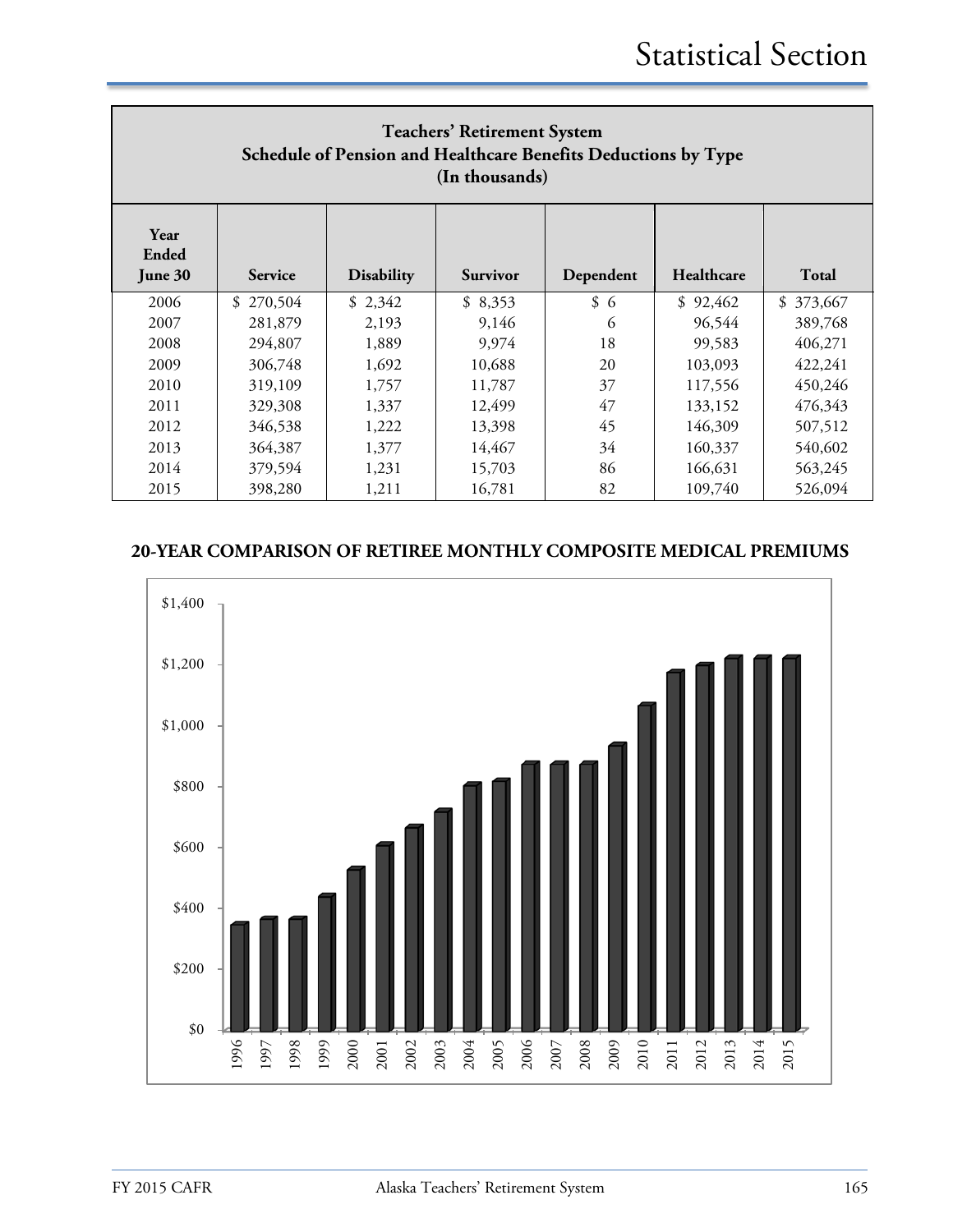| <b>Teachers' Retirement System</b><br>Schedule of Pension Benefit Recipients by Type of Pension Benefit and Option Elected<br>Valuation as of June 30, 2014 |                  |                           |                                |                   |  |  |
|-------------------------------------------------------------------------------------------------------------------------------------------------------------|------------------|---------------------------|--------------------------------|-------------------|--|--|
| <b>Amount</b> of                                                                                                                                            | Number           |                           | <b>Type of Pension Benefit</b> |                   |  |  |
| Monthly<br><b>Pension Benefit</b>                                                                                                                           | of<br>Recipients | <b>Regular Retirement</b> | <b>Survivor Payment</b>        | <b>Disability</b> |  |  |
| \$<br>300<br>$1 -$                                                                                                                                          | 208              | 151                       | 57                             |                   |  |  |
| 600<br>$301 -$                                                                                                                                              | 361              | 268                       | 93                             |                   |  |  |
| $601 -$<br>900                                                                                                                                              | 628              | 505                       | 123                            |                   |  |  |
| $901 - 1,200$                                                                                                                                               | 735              | 601                       | 134                            |                   |  |  |
| $1,201 - 1,500$                                                                                                                                             | 678              | 535                       | 143                            |                   |  |  |
| $1,501 - 1,800$                                                                                                                                             | 639              | 521                       | 118                            |                   |  |  |
| $1,801 - 2,100$                                                                                                                                             | 667              | 550                       | 115                            | 2                 |  |  |
| $2,101 - 2,400$                                                                                                                                             | 803              | 723                       | 80                             |                   |  |  |
| $2,401 - 2,700$                                                                                                                                             | 970              | 901                       | 67                             | 2                 |  |  |
| $2,701 - 3,000$                                                                                                                                             | 937              | 895                       | 38                             | 4                 |  |  |
| $3,001 - 3,300$                                                                                                                                             | 911              | 878                       | 29                             | 4                 |  |  |
| $3,301 - 3,600$                                                                                                                                             | 804              | 786                       | 15                             | 3                 |  |  |
| $3,601 - 3,900$                                                                                                                                             | 725              | 703                       | 13                             | 9                 |  |  |
| $3,901 - 4,200$                                                                                                                                             | 618              | 613                       | 4                              |                   |  |  |
| over 4,200                                                                                                                                                  | 2,066            | 2,051                     | 10                             |                   |  |  |
| <b>Totals</b>                                                                                                                                               | 11,750           | 10,681                    | 1,039                          | 30                |  |  |

## **Teachers' Retirement System Schedule of Pension Benefit Recipients by Type of Pension Benefit and Option Elected Valuation as of June 30, 2014**

|                               |            | <b>Option Selected</b> |                |                |                           |
|-------------------------------|------------|------------------------|----------------|----------------|---------------------------|
| <b>Amount</b> of              | Number     |                        | 75% Joint      | 50% Joint      |                           |
| Monthly                       | of         | <b>Whole Life</b>      | and Contingent | and Contingent | 66 2/3% Joint and         |
| <b>Pension Benefit</b>        | Recipients | Annuity                | Annuity        | Annuity        | <b>Contingent Annuity</b> |
| $\mathcal{S}$<br>300<br>$1 -$ | 208        | 123                    | 45             | 33             | 7                         |
| $301 -$<br>600                | 361        | 187                    | 76             | 78             | 20                        |
| $601 - 900$                   | 628        | 325                    | 140            | 130            | 33                        |
| $901 - 1,200$                 | 735        | 423                    | 161            | 125            | 26                        |
| $1,201 - 1,500$               | 678        | 363                    | 157            | 133            | 25                        |
| $1,501 - 1,800$               | 639        | 344                    | 149            | 123            | 23                        |
| $1,801 - 2,100$               | 667        | 338                    | 151            | 153            | 25                        |
| $2,101 - 2,400$               | 803        | 377                    | 192            | 207            | 27                        |
| $2,401 - 2,700$               | 970        | 467                    | 222            | 258            | 23                        |
| $2,701 - 3,000$               | 937        | 439                    | 218            | 252            | 28                        |
| $3,001 - 3,300$               | 911        | 439                    | 191            | 258            | 23                        |
| $3,301 - 3,600$               | 804        | 394                    | 152            | 244            | 14                        |
| $3,601 - 3,900$               | 725        | 377                    | 128            | 196            | 24                        |
| $3,901 - 4,200$               | 618        | 311                    | 104            | 191            | 12                        |
| over 4,200                    | 2,066      | 978                    | 308            | 723            | 57                        |
| <b>Totals</b>                 | 11,750     | 5,885                  | 2,394          | 3,104          | 367                       |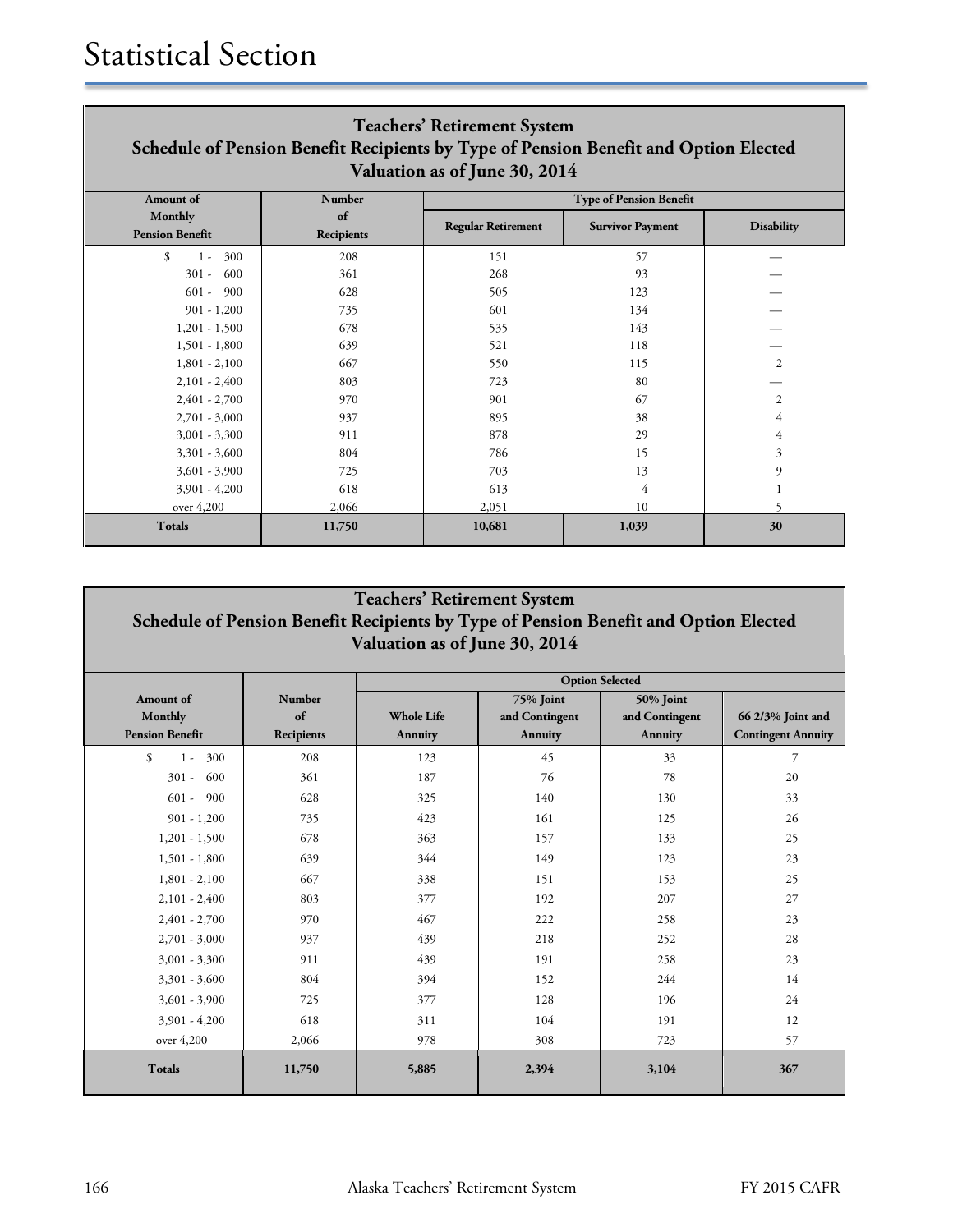| <b>Teachers' Retirement System</b><br><b>System Membership by Status</b> |        |                                                            |                                      |                                                      |        |  |  |
|--------------------------------------------------------------------------|--------|------------------------------------------------------------|--------------------------------------|------------------------------------------------------|--------|--|--|
| <b>Year Ended</b><br>June 30                                             | Active | <b>Retirees</b><br>Disabilitants &<br><b>Beneficiaries</b> | <b>Vested</b><br><b>Terminations</b> | <b>Nonvested</b><br><b>Terminations</b><br>w/Balance | Total  |  |  |
| 2005                                                                     | 9,656  | 9,020                                                      | 826                                  | 2,874                                                | 22,376 |  |  |
| 2006                                                                     | 9,710  | 9,386                                                      | 795                                  | 3,085                                                | 22,976 |  |  |
| 2007                                                                     | 9,107  | 9,678                                                      | 846                                  | 3,044                                                | 22,675 |  |  |
| 2008                                                                     | 8,531  | 10,026                                                     | 873                                  | 2,971                                                | 22,401 |  |  |
| 2009                                                                     | 8,226  | 10,255                                                     | 884                                  | 2,830                                                | 22,195 |  |  |
| 2010                                                                     | 7,832  | 10,598                                                     | 840                                  | 2,789                                                | 22,059 |  |  |
| 2011                                                                     | 7,303  | 11,016                                                     | 852                                  | 2,675                                                | 21,846 |  |  |
| 2012                                                                     | 6,845  | 11,301                                                     | 868                                  | 2,559                                                | 21,573 |  |  |
| 2013                                                                     | 6,352  | 11,705                                                     | 906                                  | 2,448                                                | 21,411 |  |  |
| 2014                                                                     | 5,861  | 11,750                                                     | 1,274                                | 2,328                                                | 21,213 |  |  |

## **10-YEAR COMPARISON OF ACTIVE MEMBERS AND RETIREES, DISABILITANTS, AND BENEFICIARIES**

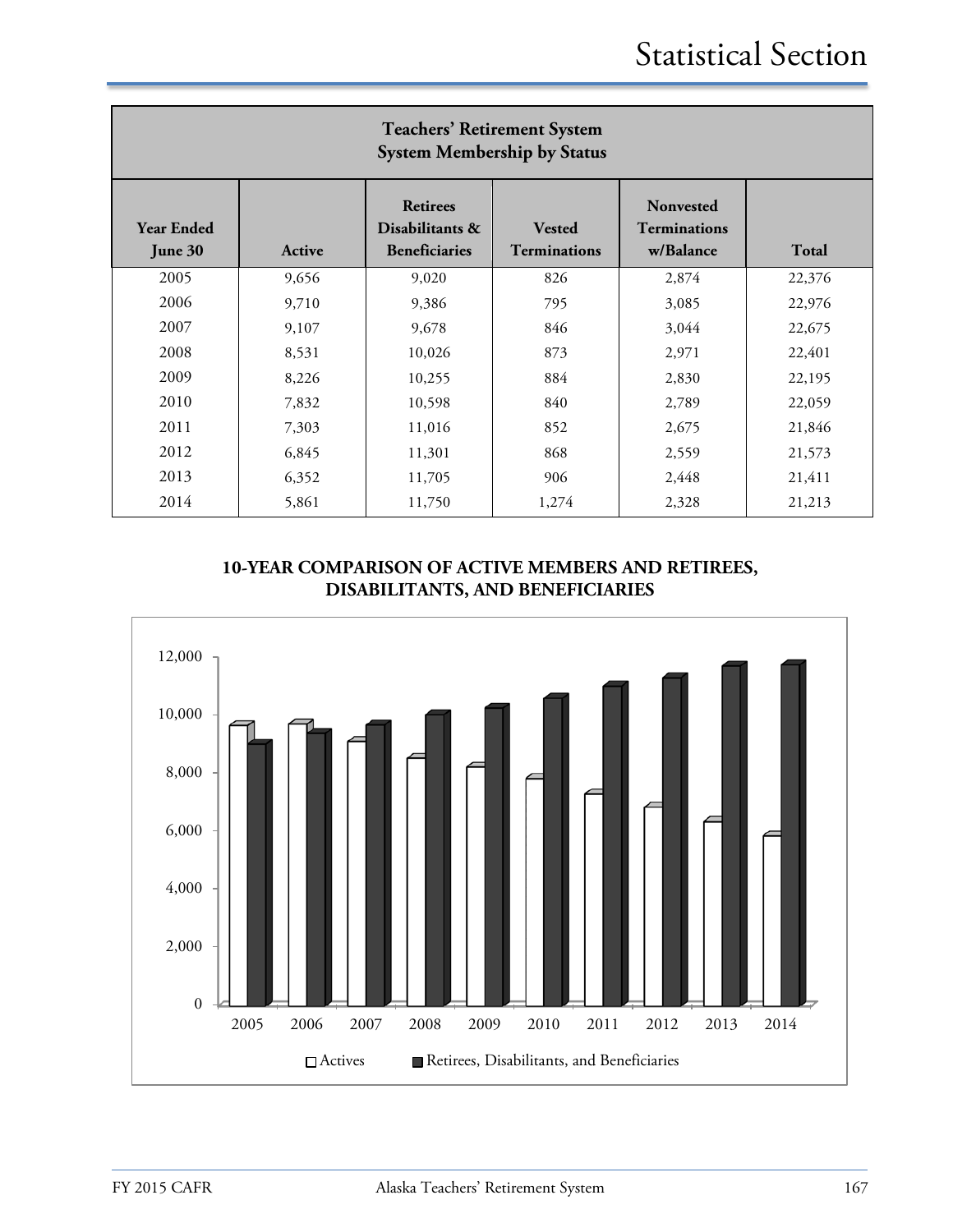| <b>Teachers' Retirement System</b><br><b>Principal Participating Employers</b><br>June 30, 2015 |                               |                |                                                         |
|-------------------------------------------------------------------------------------------------|-------------------------------|----------------|---------------------------------------------------------|
| Employer                                                                                        | Non-retired<br><b>Members</b> | Rank           | Percentage<br>of Total<br>Non-retired<br><b>Members</b> |
| Anchorage School District                                                                       | 4,859                         |                | 32.06%                                                  |
| Matanuska-Susitna Borough School District                                                       | 1,546                         | $\overline{2}$ | 10.20                                                   |
| Fairbanks North Star Borough School District<br>Total                                           | 1,324<br>',729                | 3              | 8.74<br>51.00%                                          |